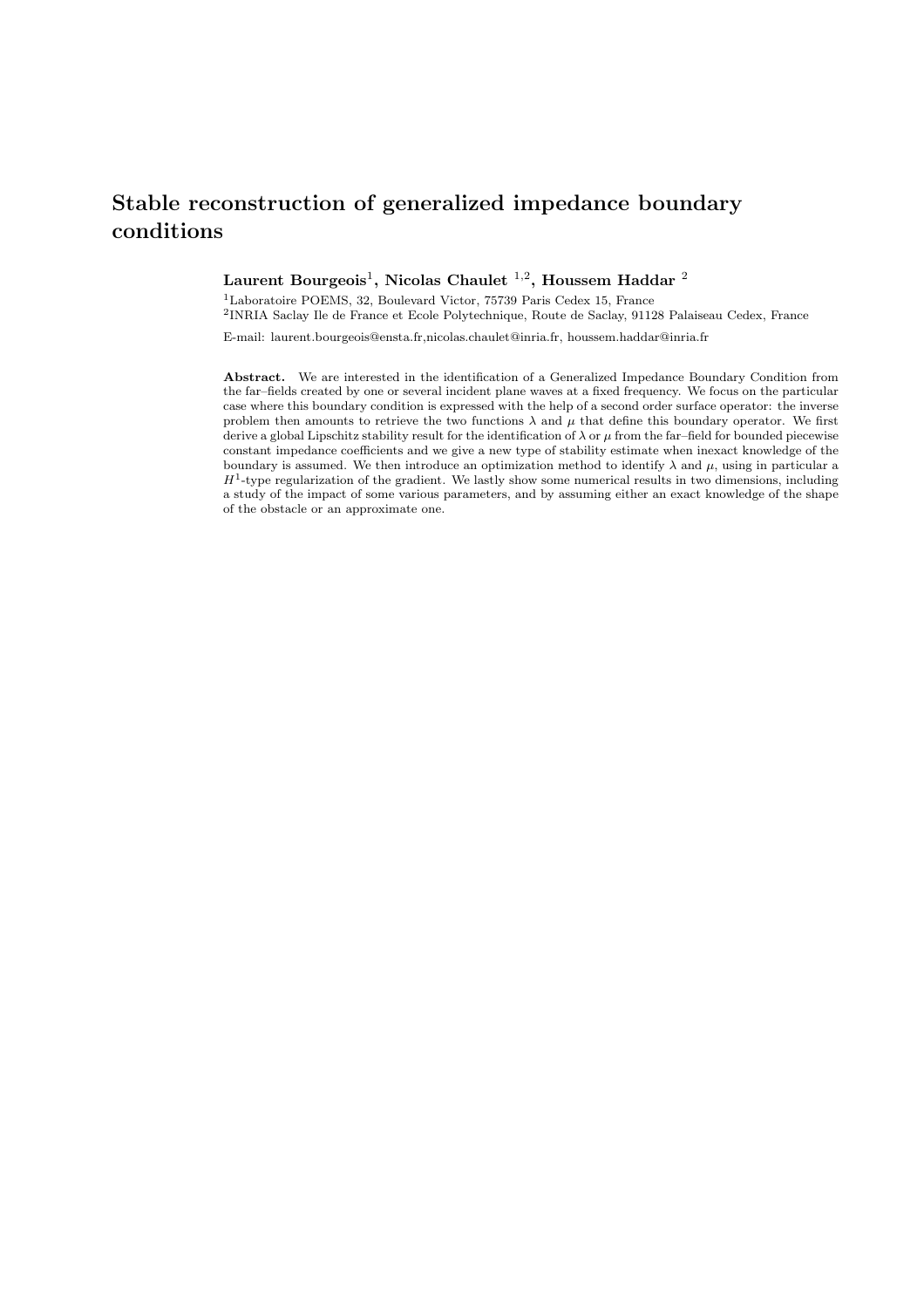## 1. Introduction

We are interested in this work in the identification of boundary coefficients in so–called Generalized Impedance Boundary Conditions (GIBC) on a given obstacle from measurements of the scattered field far from the obstacle associated with one or several incident plane waves at a given frequency. More specifically we shall consider boundary conditions of the type

$$
\frac{\partial u}{\partial \nu} + \text{div}_{\partial D}(\mu \nabla_{\partial D} u) + \lambda u = 0 \quad \text{on } \partial D
$$

where  $\mu$  and  $\lambda$  are complex valued functions, div<sub>∂D</sub> and  $\nabla_{\partial D}$  are respectively the surface divergence and the surface gradient on  $\partial D$  and  $\nu$  denotes the outward unit normal on  $\partial D$ . In the case  $\mu = 0$  this condition is the classical impedance boundary condition (also known as the Leontovitch boundary condition) used for instance to model imperfectly conducting obstacles. The wider class of GIBCs is commonly used to model thin coatings or gratings as well as more accurate models for imperfectly conducting obstacles (see [4, 14, 17, 18]). Addressing this problem is motivated by applications in non destructive testing, identification problems or modelling related to stealth technology or antennas. For instance, one may think of ultrasonic non destructive testing for the TE (transverse electric) polarization of a medium which contains a perfect conductor coated with a thin layer. In this case a GIBC as presented above is satisfied with  $\mu = \delta$  and  $\lambda = \delta k^2 n$ , where k denotes the wave number,  $\delta$  is the width of the layer and n is the mean value of the layer index with respect to the normal coordinate.

The use of GIBCs has at least two advantages for the inverse problem as compared to the use of an exact model. First, the identification problem becomes less unstable. Second, since solving the forward problem with GIBC is less time consuming, using such model in iterative non–linear methods is more advantageous.

The classical case  $\mu = 0$  has been addressed in the literature by several authors, from the mathematical point of view in [32, 24] and from the numerical point of view in [10, 11]. The problem of recovering both the shape of the obstacle and the impedance coefficient is also considered in [26, 31, 19, 28]. The case of GIBC has only been recently addressed in [7] where uniqueness and local stability results have been reported.

The present work complements these first investigations in two directions. The first one is on the theoretical level. Initially we derive a global Lipschitz stability estimate for bounded piecewise constant impedance coefficients  $\lambda$  and  $\mu$ . This result is similar to the one obtained in [33] for classical impedances and the Laplace equation in a bounded domain. Other or complementary stability results for the inverse coefficient problem can be found in [1, 2, 13, 21]. The main particularity and difficulty of our analysis are related to the treatment of the second order surface operator appearing in the GIBC. Also in contrast with the work in [33] we make use here of Carleman estimates instead of doubling properties as main tool in deriving the stability estimates. We then prove the stability of the reconstruction of the impedances when only inexact knowledge of the geometry is available. The proof of this result relies on two properties:

- continuity of the measurements with respect to the obstacle, uniformly with respect to the impedance coefficients,
- stability for the inverse coefficient problem for a known obstacle.

Up to our knowledge, this kind of stability result is new. It would be useful for instance when the geometry has been itself reconstructed from measurements using some qualitative methods (e.g. sampling methods [9, 16]) and therefore is known only approximately. It may also be useful in understanding the convergence of iterative methods to reconstruct both the obstacle and the coefficients where the updates for the geometry and the physical parameters are made alternatively. Let us also mention that the proof of our stability result can be straightforwardly extended to other identification problems that enjoy the two properties indicated above.

In a second part, we investigate a numerical optimization method to identify the boundary coefficients. We propose a reconstruction procedure based on a steepest descent method with  $H^1(\partial D)$  regularization of the gradient. The accuracy and stability of the inversion scheme is tested through various numerical experiments in a 2D setting. Special attention is given to the case of non regular coefficients and inexact knowledge of the boundary ∂D.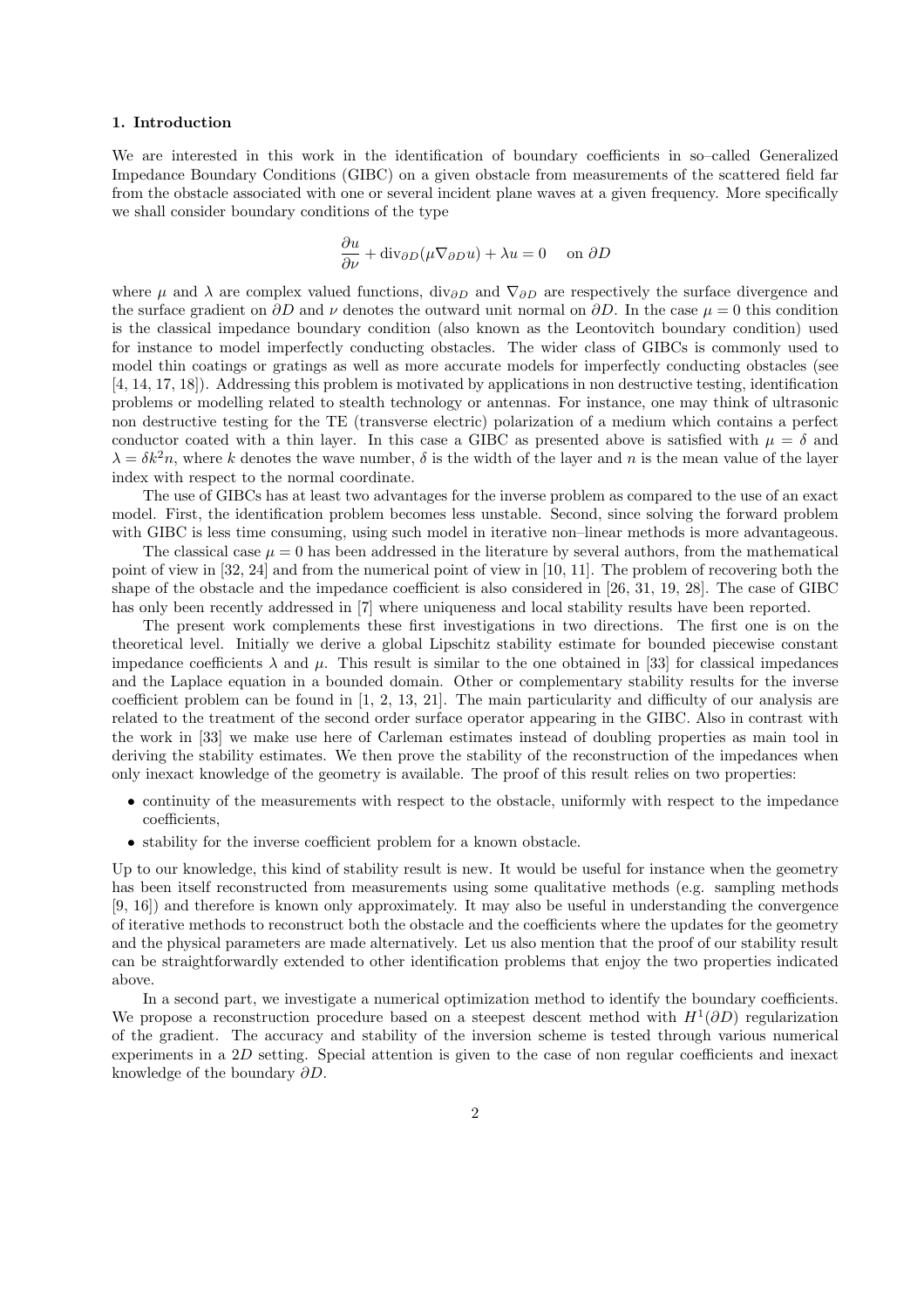The outline of our article is the following. In section 2 we introduce and study the forward and inverse problems. Section 3 is dedicated to the derivation of a stability result with inexact geometry. The numerical part is the subject of section 4.

#### 2. The forward and inverse problems

#### *2.1. The forward scattering problem*

Let D be an open bounded domain of  $\mathbb{R}^d$ ,  $d = 2$  or 3 with a Lipschitz continuous boundary  $\partial D$ ,  $\Omega := \mathbb{R}^d \setminus \overline{D}$ and  $(\lambda, \mu) \in (L^{\infty}(\partial D))^2$  be the impedance coefficients. The scattering problem with generalized impedance boundary conditions (GIBC) consists in finding  $u = u^s + u^i$  such that

$$
\begin{cases} \Delta u + k^2 u = 0 & \text{in } \Omega, \\ \text{div}_{\partial D}(\mu \nabla_{\partial D} u) + \frac{\partial u}{\partial \nu} + \lambda u = 0 & \text{on } \partial D \end{cases}
$$
 (1)

and  $u^s$  satisfies the Sommerfeld radiation condition

$$
\lim_{R \to \infty} \int_{|x|=R} \left| \frac{\partial u^s}{\partial r} - iku^s \right|^2 ds = 0
$$

where k is the wave number,  $u^i = e^{ik\hat{d}\cdot x}$  is an incident plane wave where  $\hat{d}$  belongs to the unit sphere of  $\mathbb{R}^d$ denoted  $S^{d-1}$  and  $u^s \in V := \{v \in \mathcal{D}'(\Omega), \varphi v \in H^1(\Omega) \,\forall \varphi \in \mathcal{D}(\mathbb{R}^d) \text{ and } v_{|\partial D} \in H^1(\partial D) \}$  is the scattered field. For  $v \in H^1(\partial D)$  the surface gradient  $\nabla_{\partial D} v$  lies in  $L^2(\partial D) := \{ V \in (L^2(\partial D))^d, V \cdot \nu = 0 \}$ . Moreover,  $div_{\partial D}(\mu \nabla_{\partial D} u)$  is defined in  $H^{-1}(\partial D)$  for  $\mu \in L^{\infty}(\partial D)$  by

$$
\langle \mathrm{div}_{\partial D}(\mu \nabla_{\partial D} u), v \rangle_{H^{-1}(\partial D), H^1(\partial D)} := - \int_{\partial D} \mu \nabla_{\partial D} u \cdot \nabla_{\partial D} v ds \quad \forall v \in H^1(\partial D).
$$

Let us define  $\Omega_R := \Omega \cap B_R$  where  $B_R$  is the ball of radius R such that  $D \subset B_R$  and let  $S_R : H^{1/2}(\partial B_R) \mapsto$  $H^{-1/2}(\partial B_R)$  be the Dirichlet–to–Neumann map defined for  $g \in H^{1/2}(\partial B_R)$  by  $S_R g := \partial u^e / \partial r|_{\partial B_R}$  where  $u^e$  is the radiating solution of the Helmholtz equation outside  $B_R$  and  $u^e = g$  on  $\partial B_R$ . Then solving (1) is equivalent to find u in  $V_R := \{ v \in H^1(\Omega_R) ; v_{|\partial D} \in H^1(\partial D) \}$  such that:

$$
\mathcal{P}(\lambda, \mu, \partial D) \qquad \begin{cases} \Delta u + k^2 u = 0 & \text{inside } \Omega_R, \\ \text{div}_{\partial D}(\mu \nabla_{\partial D} u) + \frac{\partial u}{\partial \nu} + \lambda u = 0 & \text{on } \partial D, \\ \frac{\partial u}{\partial r} - S_R(u) = \frac{\partial u^i}{\partial r} - S_R(u^i) & \text{on } \partial B_R. \end{cases} \tag{2}
$$

Remark that the space  $V_R$  equipped with the graph norm is a Hilbert space. We define the operator  $A$  of  $V_R$  and the bilinear form a of  $V_R \times V_R$  by

$$
(Au, v)_{V_R} = a(u, v) := \int_{\Omega_R} (\nabla u \cdot \nabla \overline{v} - k^2 u \overline{v}) dx + \int_{\partial D} (\mu \nabla_{\partial D} u \cdot \nabla_{\partial D} \overline{v} - \lambda u \overline{v}) ds - \langle S_R u, v \rangle,
$$

for  $(u, v) \in V_R \times V_R$  where  $\langle \cdot, \cdot \rangle$  is the duality product between  $H^{-1/2}(\partial B_R)$  and  $H^{1/2}(\partial B_R)$ . Furthermore, we define l a linear form on  $V_R$  and  $F \in V_R$  by

$$
(F, v)_{V_R} = l(v) := \int_{\partial B_R} \left( \frac{\partial u^i}{\partial r} - S_R(u^i) \right) \overline{v} ds
$$

for all  $v \in V_R$ . Therefore u is solution to  $\mathcal{P}(\lambda, \mu, \partial D)$  if and only if

$$
a(u, v) = l(v) \qquad \forall v \in V_R \tag{3}
$$

or  $Au = F$ .

**Hypothesis H.**  $(\lambda, \mu) \in (L^{\infty}(\partial D))^2$  *are such that* 

 $\Im m(\lambda) \geq 0$ ,  $\Im m(\mu) \leq 0$  *a.e.* in  $\partial D$ 

*and there exists* c > 0 *such that*

$$
\Re e(\mu) \ge c \qquad a.e. \in \partial D.
$$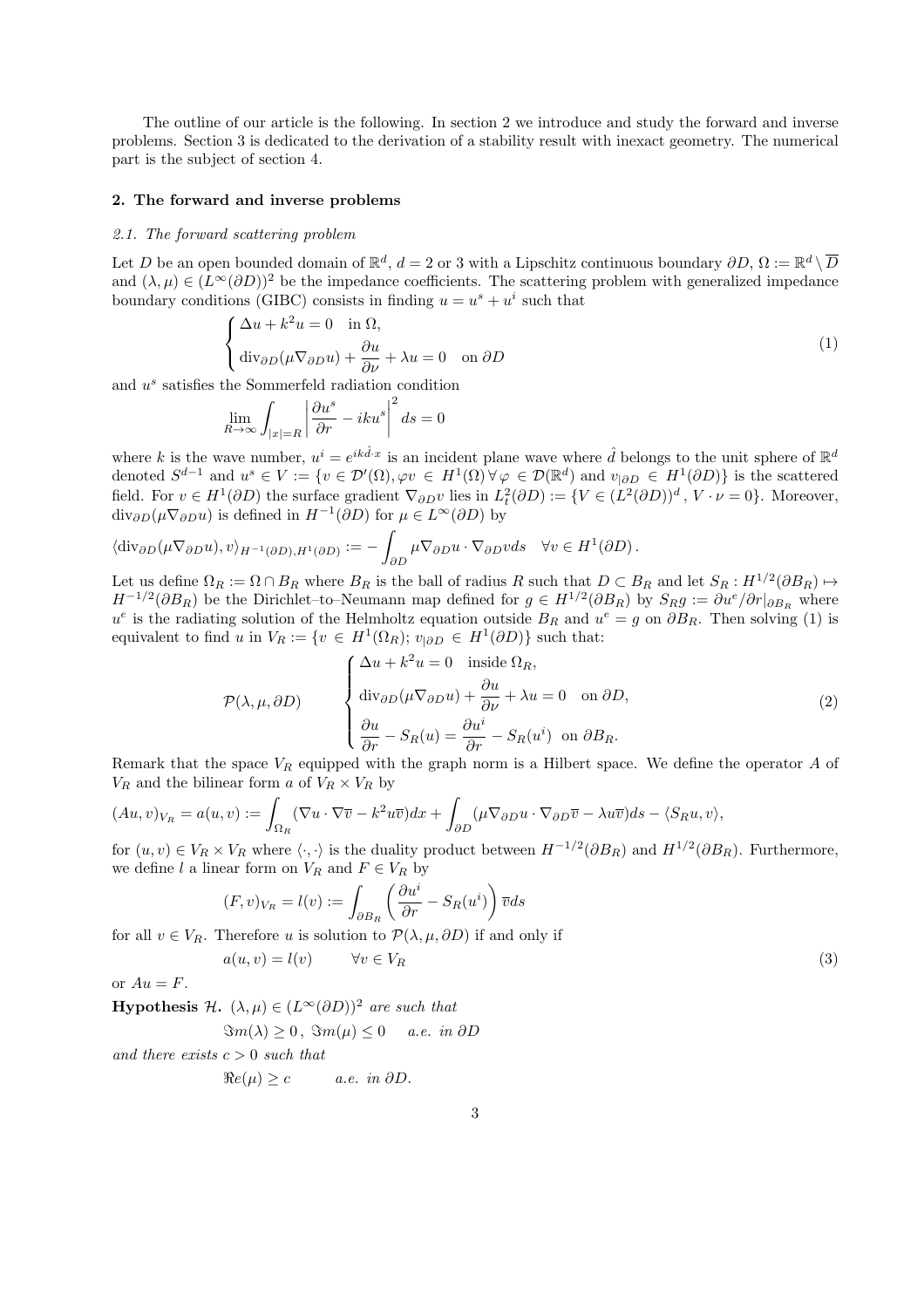In the assumption H, the signs of  $\Im m(\lambda)$  and  $\Im m(\mu)$  are governed by physics, since these quantities represent absorption. On the contrary, the assumption on  $\Re e(\mu)$  is technical and ensures coercivity. However, it is satisfied in the example of a medium with a thin coating which is presented in the introduction. In the following, K will denote a compact set of  $(L^{\infty}(\partial D))^2$  such that there exists a constant  $c_K > 0$  for which assumption H holds with  $c = c_K$  for all  $(\lambda, \mu) \in K$ .

**Proposition 2.1.** *If assumption*  $\mathcal{H}$  *is satisfied then problem*  $\mathcal{P}(\lambda, \mu, \partial D)$  *has a unique solution* u *in*  $V_R$ *. In addition there exists a constant*  $C_K > 0$  *such that* 

$$
|||A^{-1}||| \leq C_K \tag{4}
$$

 $\Box$ 

*for all*  $(\lambda, \mu) \in K$  *where*  $||| \cdot |||$  *stands for the operators norm.* 

*Proof.* The proof is quite classical and we refer to [6] for details.

Under the sufficient conditions  $\mathcal H$  on the impedance coefficients  $\lambda$  and  $\mu$  that ensure existence and uniqueness for the forward problem we can study the inverse coefficients problem and this is the aim of the next section.

### *2.2. Formulation of the inverse problem*

We recall the following asymptotic behaviour for the scattered field (see [12]):

$$
u^{s}(x) \sim \frac{e^{ikr}}{r^{(d-1)/2}} \left( u^{\infty}(\hat{x}) + O\left(\frac{1}{r}\right) \right) \qquad r \longrightarrow +\infty
$$

uniformly for all the directions  $\hat{x} = x/r \in S^{d-1}$ . The far-field  $u^{\infty} \in L^2(S^{d-1})$  is given by:

$$
u^{\infty}(\hat{x}) = \int_{\Gamma} \left( u^s(y) \frac{\partial \Phi^{\infty}(y, \hat{x})}{\partial \nu(y)} - \frac{\partial u^s(y)}{\partial \nu} \Phi^{\infty}(y, \hat{x}) \right) ds(y) \quad \forall \hat{x} \in S^{d-1},\tag{5}
$$

where  $\Gamma$  is the boundary of some regular open domain that contains D and  $\Phi^{\infty}$  is the far–field associated with the Green function of the Helmholtz equation defined in  $\mathbb{R}^2$  by  $\Phi^{\infty}(y, \hat{x}) := \frac{e^{i\pi/4}}{\sqrt{8\pi k}} e^{-iky \cdot \hat{x}}$  and in  $\mathbb{R}^3$  by  $\Phi^{\infty}(y,\hat{x}) := \frac{1}{4\pi}e^{-iky\cdot\hat{x}}.$ 

Remark 2.2. *Since* u<sup>∞</sup> *is an analytical function on* S d−1 *(see [12]), assuming that the far–field is known everywhere on*  $S^{d-1}$  *is equivalent to assuming that it is known on a non–empty open set of*  $S^{d-1}$ *.* 

Let us define the far–field map

$$
T: (\lambda, \mu, \partial D) \to u^{\infty}
$$

where  $u^{\infty}$  is the far–field associated with the scattered field  $u^{s} = u - u^{i}$  and u is the unique solution of problem  $\mathcal{P}(\lambda, \mu, \partial D)$ . The inverse coefficients problem is the following: given an obstacle D, an incident direction  $\hat{d} \in S^{d-1}$  and its associated far-field pattern  $u^{\infty}$  for all  $\hat{x} \in S^{d-1}$ , reconstruct the corresponding impedance coefficients  $\lambda$  and  $\mu$ . In other words the inverse problem amounts to invert the map T with respect to the coefficients  $\lambda$  and  $\mu$  for a given  $\partial D$ . The first natural question related to this inverse problem is injectivity of  $T$  and stability properties of the inverse map. These questions have been addressed in  $[7]$ where for instance results on local stability in compact sets have been reported. Our subsequent analysis on the stability of the reconstruction of  $\lambda$  and  $\mu$  with respect to perturbed obstacles will depend on stability for the inverse map of T. We shall first give an improvement of the stability results in [7] for the reconstruction of piecewise constant impedance values. Let us notice that uniqueness (and therefore stability results) with single incident wave fails in general except if one assumes that parts of  $\lambda$  and  $\mu$  are known *a priori*. Moreover we may need to add some restriction for the incident direction or for the geometry of the obstacle (see [7] for more details).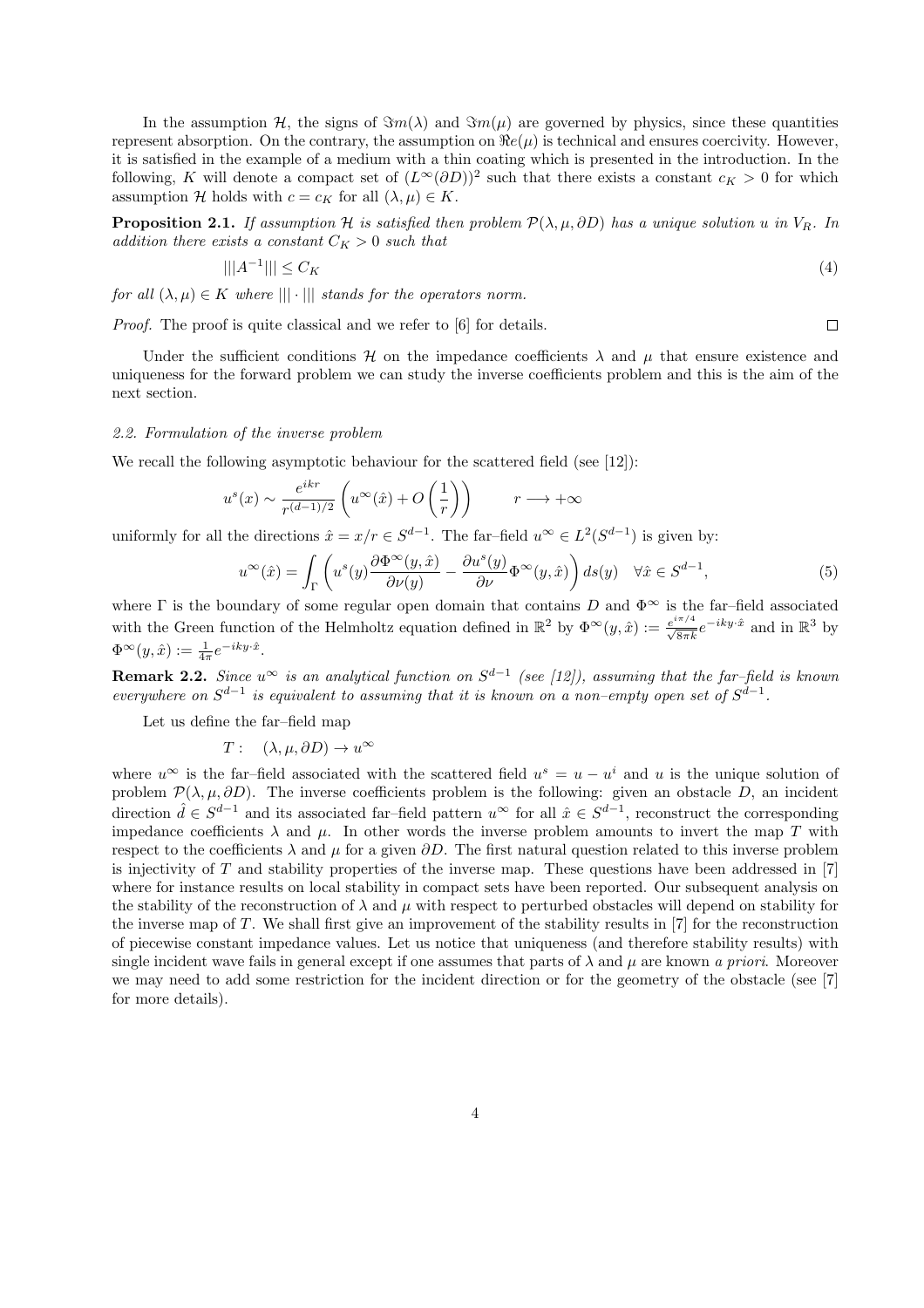#### *2.3. A global stability estimate for the generalized impedance functions*

In this section we shall assume that  $\partial D$  is a  $C^3$  boundary and  $K_I$  is a compact set of  $(L^{\infty}(\partial D))^2$  of piecewise constant functions defined as follows: let I be an integer and  $(\partial D_i)_{i=1,\dots,I}$  be I non–overlapping open sets of  $\partial D$  such that  $\cup_{i=1}^I \overline{\partial D_i} = \partial D$ . Then  $(\lambda, \mu) \in K_I$  if there exists I constants  $(\lambda_i)_{i=1,\dots,I}$  and  $(\mu_i)_{i=1,\dots,I}$ respectively such that for  $x \in \partial D$ 

$$
\lambda(x) = \sum_{i=1}^{I} \lambda_i \chi_{\partial D_i}(x)
$$
 and  $\mu(x) = \sum_{i=1}^{I} \mu_i \chi_{\partial D_i}(x)$ .

and there exists  $c_{K_I} >$  and  $C_{K_I} > 0$  such that:

$$
c_{K_I} \leq \Re e(\mu_i) \leq C_{K_I}, \quad -C_{K_I} \leq \Im m(\mu_i) \leq 0
$$

and

$$
0 \leq \Im m(\lambda_i) \leq C_{K_I}, \quad |\Re e(\lambda_i)| \leq C_{K_I}
$$

for all *i*. From now on,  $C_{K_I}$  and  $c_{K_I}$  will be generic constants that can change, but they remain independent of  $\lambda$  and  $\mu$ . Using that  $\mu$  is a piecewise constant function, we shall first explicit a regularity result for the solution u of the scattering problem.

For convenience, for sufficiently small  $\rho > 0$  we denote by  $\Xi_R^{\rho}$  the subset of  $\Omega_R$  defined as follows. If  $\delta D$ denotes the set of all points of  $\partial D$  which are shared by two sets  $\overline{\partial D_i}$  and  $\overline{\partial D_j}$  for  $i, j = 1, ..., I$  and  $i \neq j$ , we have

$$
\Xi_R^{\rho} = \{ x \in \Omega_R, d(x, \delta D) > \rho \},
$$

where d denotes the distance function.

**Lemma 2.3.** *There exists a constant*  $C_{K_I}$  (depending on  $\rho$  and R) such that for all  $(\lambda, \mu) \in K_I$  the solution u *to*  $\mathcal{P}(\lambda, \mu, \partial D)$  *satisfies* 

$$
||u||_{H^3(\Xi_R^{\rho})} \leq C_{K_I}.
$$

*Proof.* From the definition of  $\mu$  we get

$$
\mu \Delta_{\partial D} u + \frac{\partial u}{\partial \nu} + \lambda u = 0 \quad \text{on} \quad \partial \Xi_R^{\rho} \cap \partial D
$$

where  $\Delta_{\partial D} u := \text{div}_{\partial D} (\nabla_{\partial D} u)$  is the Laplace–Beltrami operator. Since  $\Delta u = -k^2 u$  in  $\Omega_R$  we have by a standard trace result in space  $\{u \in H^1(\Omega_R), \Delta u \in L^2(\Omega_R)\}\$ 

$$
\left\|\frac{\partial u}{\partial \nu}\right\|_{H^{-1/2}(\partial D)} \le C \|u\|_{V_R}.\tag{6}
$$

Now we consider the regularity of u solving for  $f \in H^{-1/2}(\partial \Xi_R^{\rho} \cap \partial D)$  the equation

$$
\Delta_{\partial D} u + \frac{\lambda}{\mu} u = f \quad \text{on} \quad \partial \Xi_R^{\rho} \cap \partial D. \tag{7}
$$

Following Section 2.5.6 in [29], by using a local map  $\varphi$  and a local parametrization  $\xi_i$  of  $\partial D$ ,  $i = 1, ..., d - 1$ , the Laplace–Beltrami operator has the local expression

$$
\Delta_{\partial D} u = \frac{1}{\sqrt{\det g}} \left( \sum_{i,j=1}^{d-1} \frac{\partial}{\partial \xi_i} \sqrt{\det g} g^{ij} \frac{\partial u}{\partial \xi_j} \right),\,
$$

where the vectors  $e_i = \partial \varphi / \partial \xi_i$  form a basis in the tangent plane, the matrix  $g_{ij} = (e_i.e_j)$  forms the metric tensor g, its inverse matrix  $g^{-1}$  being denoted  $g^{ij}$ . The local regularity of the solution to equation (7) on  $\partial D$  hence amounts to a regularity problem for a standard elliptic problem in the divergence form in  $\mathbb{R}^{d-1}$ . Hence applying the local regularity results for elliptic operators of chapter 8 in [15] with  $a^{ij} = \sqrt{\det g}g^{ij}$ , we obtain that if the second member of the equation is locally in  $L^2$  and  $\partial D$  is  $C^2$  (that is the coefficients  $a^{ij}$  are  $C^1$ ), then u is locally in  $H^2$ . By using a cut-off function and the interpolation theorem (see [25])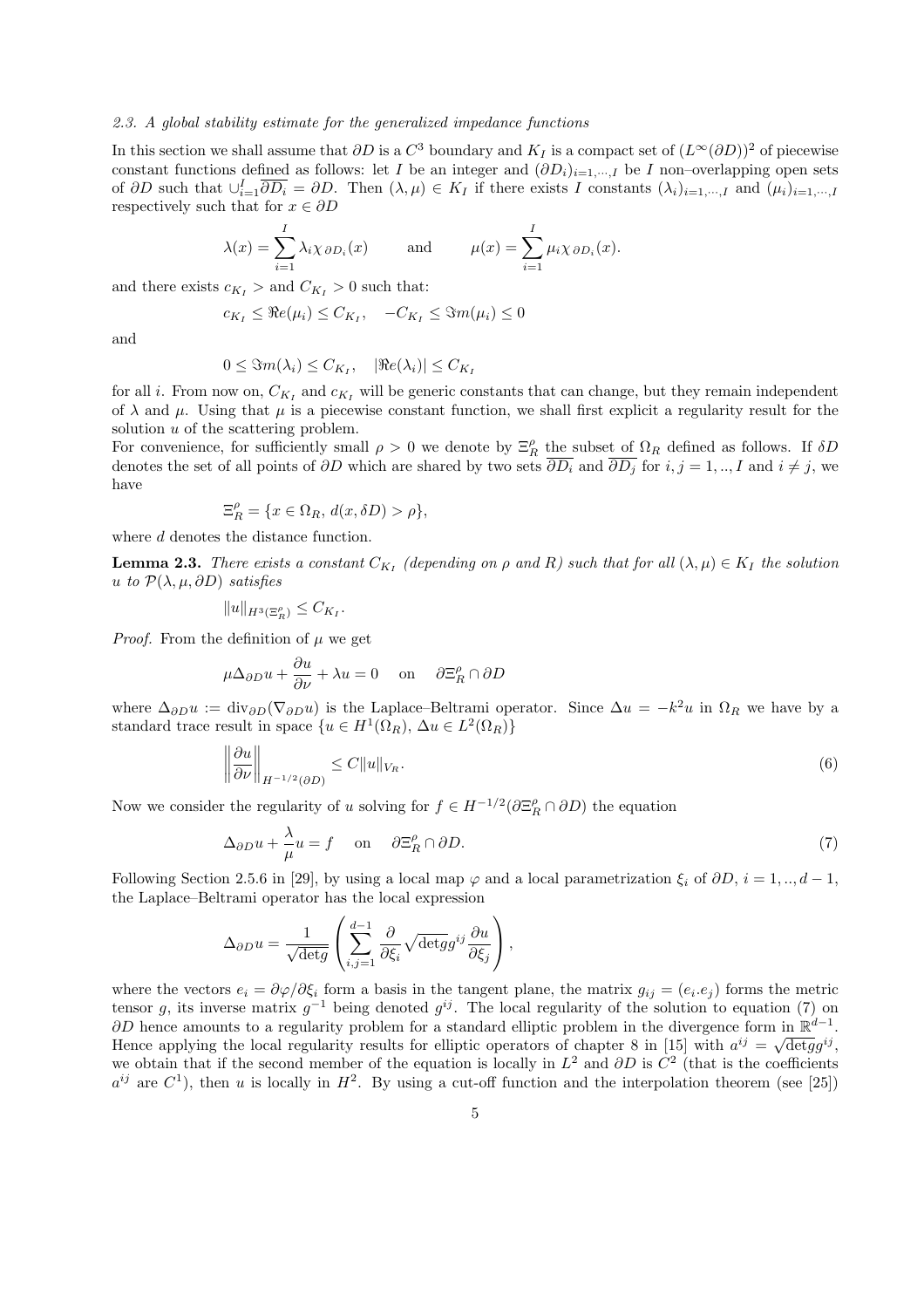for the equation (7), if the second member is locally in  $H^{-1/2}$  then u is locally in  $H^{3/2}$ . Gathering all local estimates on  $\partial \Xi_R^{\rho} \cap \partial D$  and using (6) we obtain

$$
||u||_{H^{3/2}(\partial \Xi_R^{\rho} \cap \partial D)} \leq C_{K_I} ||u||_{V_R}.
$$

Standard regularity results for the Laplace operator with Dirichlet boundary condition lead to

$$
||u||_{H^2(\Xi_R^{\rho})} \leq C_{K_I} ||u||_{V_R}
$$

and using once again regularity for the Laplace–Beltrami operator we obtain since  $\partial D$  is  $C^3$ ,

$$
||u||_{H^{5/2}(\partial \Xi_R^{\rho} \cap \partial D)} \leq C_{K_I} ||u||_{V_R}.
$$

We finally deduce the desired estimate using regularity result for the Laplace operator and Proposition 2.1.

 $\Box$ 

Uniqueness of the reconstruction of  $\mu$  (with a known  $\lambda$ ) is established in the following Proposition then we will derive a uniform stability estimate for  $\mu$ .

**Proposition 2.4.** Take  $(\lambda, \mu^1)$  and  $(\lambda, \mu^2)$  in  $K_I$  and assume that their corresponding far-fields  $u^{1,\infty} =$  $T(\lambda, \mu^1, \partial D)$  and  $u^{2,\infty} = T(\lambda, \mu^2, \partial D)$  satisfy

$$
u^{1,\infty}(\hat{x}) = u^{2,\infty}(\hat{x}) \qquad \forall \hat{x} \in S^{d-1}.
$$

*If for all*  $i = 1, ..., I$ , there exists  $\tilde{x}_i \in \partial D_i$  and  $\eta_i > 0$  such that  $\partial D_i = \partial D_i \cap B(\tilde{x}_i, \eta_i)$  is

- *for*  $d = 2$  *either a segment or a portion of a circle.*
- *for*  $d = 3$  *either a portion of a plane, or a portion of a cylinder, or a portion of a sphere,*

*and the sets*  $\{x + \gamma \nu(x), x \in \partial D_i, \gamma > 0\}$  *are included in*  $\Omega$ *, then*  $\mu_1 = \mu_2$ *.* 

*Proof.* Since the far–fields  $u^{1,\infty}$  and  $u^{2,\infty}$  coincide, from Rellich's lemma and unique continuation principle, the associated total fields  $u^1$  and  $u^2$  coincide up to the boundary  $\partial D$ , which implies by denoting  $u := u^1 = u^2$ that

$$
\frac{\partial u}{\partial \nu} + \text{div}_{\partial D}(\mu^j \nabla_{\partial D} u) + \lambda u = 0 \quad \text{on } \partial D
$$

with  $j = 1, 2$ . Since  $\lambda$  and  $\mu^j$  are constant on  $\partial D_i$ ,  $i = 1, ..., I$  we have

$$
\frac{\partial u}{\partial \nu} + \mu_i^j \Delta_{\partial D} u + \lambda_i u = 0 \quad \text{on } \widetilde{\partial D}_i
$$

and

$$
(\mu_i^1 - \mu_i^2) \Delta_{\partial D} u = 0 \quad \text{on } \widetilde{\partial D}_i.
$$

In what follows we focus our attention on some particular portion  $\widetilde{\partial D}_i$  and then drop the reference to index i for sake of simplicity. Suppose that  $\mu^1 \neq \mu^2$ , we have

$$
\Delta_{\partial D} u = 0, \quad \frac{\partial u}{\partial \nu} = -\lambda u \quad \text{on } \widetilde{\partial D}.
$$

We only consider the case  $d = 3$  and  $\widetilde{\partial D} = \partial D \cap B(\widetilde{x}, \eta)$  is a portion of plane of outward normal  $\nu$  such that the set  $\tilde{Q} = \{x + \gamma \nu, x \in \partial \tilde{D}, \gamma > 0\}$  is included in  $\Omega$ . We omit the proofs in the other cases because they are very similar (they are addressed in [7] in the case of constant  $\lambda$  and  $\mu$ ). There exists a system of coordinates  $(x_1, x_2, x_2)$  such that  $x(0, 0, 0) = \tilde{x}$  and

$$
\widetilde{Q} = \{x(x_1, x_2, x_3), \sqrt{x_1^2 + x_2^2} < \eta, x_3 > 0\},
$$
\n
$$
\widetilde{\partial D} = \{x(x_1, x_2, x_3), \sqrt{x_1^2 + x_2^2} < \eta, x_3 = 0\}.
$$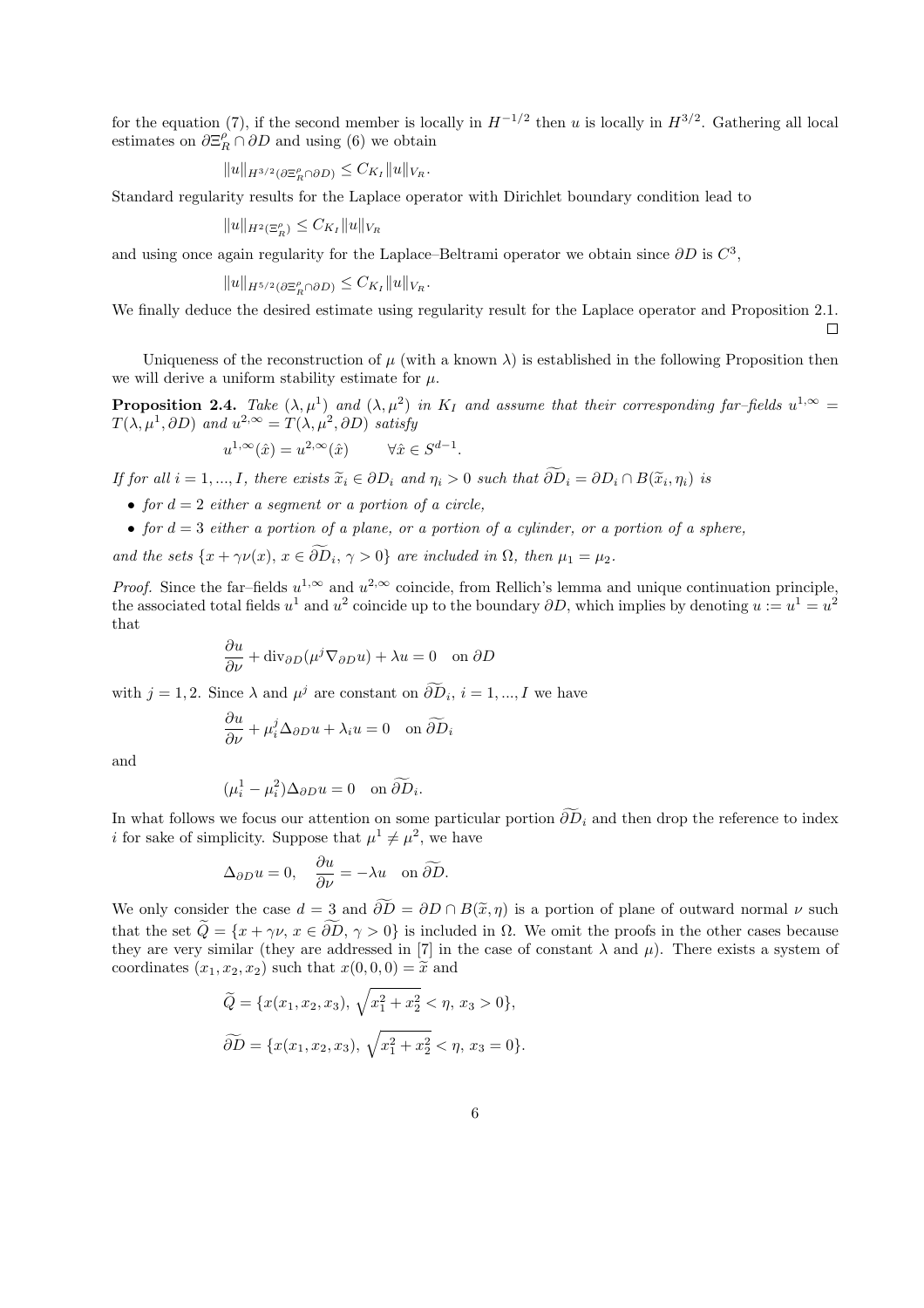We now consider the function  $\tilde{u}$  defined in  $\tilde{Q}$  from u by

$$
\widetilde{u}(x_1, x_2, x_3) = u(x_1, x_2, 0)c(x_3),
$$

where the function  $c$  is uniquely defined by

$$
\frac{d^2c}{dx_3^2} + k^2c = 0, \quad c(0) = 1, \frac{dc}{dx_3}(0) = -\lambda.
$$
 (8)

.

Proceeding as in [7], we obtain that u and  $\tilde{u}$  solve the same Helmholtz equation in  $\tilde{Q}$  and satisfy  $\tilde{u} = u$  and  $\partial_{\nu}\tilde{u}=\partial_{\nu}u$  on  $\widetilde{\partial D}$ . Hence, unique continuation implies  $\tilde{u}=u$  in  $\tilde{Q}$ . Since  $u^s$  satisfies the radiation condition and

$$
u(x_1, x_2, x_3) = u^s(x_1, x_2, x_3) + e^{ik(d_1x_1 + d_2x_2 + d_3x_3)},
$$

we obtain

$$
u(x_1, x_2, x_3) \sim e^{ik(d_1x_1 + d_2x_2 + d_3x_3)}, \quad x_3 \to +\infty,
$$

and in particular when  $x_1 = x_2 = 0$ ,

$$
u(0,0,x_3) \sim e^{ikd_3x_3}, \quad x_3 \to +\infty,
$$

that is

$$
c(x_3) \sim Ce^{ikd_3x_3}, \quad x_3 \to +\infty. \tag{9}
$$

To see that the asymptotic behaviour (9) is impossible we solve explicitly equation (8) and we get

$$
c(x_3) = \frac{1}{2} \left( 1 + i \frac{\lambda}{k} \right) e^{ikx_3} + \frac{1}{2} \left( 1 - i \frac{\lambda}{k} \right) e^{-ikx_3}
$$

But from (9) we have

$$
d_3 = 1 \qquad \text{and} \qquad 1 - i\frac{\lambda}{k} = 0
$$

hence  $\Im m(\lambda) = -ik < 0$  which is forbidden from assumption H.

**Theorem 2.5.** Under the same assumptions as in Proposition 2.4, there exists a constant  $C_{K_I}$  such that *for all*  $(\lambda, \mu^1)$  *and*  $(\lambda, \mu^2)$  *in*  $K_I$ 

$$
\|\mu^1 - \mu^2\|_{L^{\infty}(\partial D)} \leq C_{K_I} \|T(\lambda, \mu^1, \partial D) - T(\lambda, \mu^2, \partial D)\|_{L^2(S^{d-1})}.
$$

In order to prove Theorem 2.5 we will need the following results on quantification of unique continuation, the proof of which can be found in [5, Proposition 2.4] for the first one and in [30, Lemma 3.1] for the second one.

**Proposition 2.6.** For all  $x_i \in \partial D_i \cap \partial \Xi_R^{\rho}$ , there exist  $r_i > 0$  and an open domain  $\omega_i \in \Xi_R^{\rho}$  such that for all  $\kappa \in (0,1)$ , there exist  $c, \varepsilon_0 > 0$  such that for all  $\varepsilon \in (0, \varepsilon_0)$ , for all  $u \in H^2(\Xi_R^{\rho})$  which satisfies  $\Delta u + k^2 u = 0$  $in \ \Xi_R^{\rho}$ *, we have* 

$$
||u||_{H^1(\Xi_R^{\rho} \cap B(x_i,r_i))} \leq e^{c/\varepsilon} ||u||_{H^1(\omega_i)} + \varepsilon^{\kappa} ||u||_{H^2(\Xi_R^{\rho})}.
$$

**Proposition 2.7.** Let  $\omega_0, \omega_1$  be two open domains such that  $\omega_0, \omega_1 \in \Xi_R^{\rho}$ . There exist  $s, c, \varepsilon_0 > 0$  such that *for all*  $\varepsilon \in (0, \varepsilon_0)$ , *for all*  $u \in H^1(\Xi_R^{\rho})$  *which satisfies*  $\Delta u + k^2 u = 0$  *in*  $\Xi_R^{\rho}$ ,

$$
||u||_{H^1(\omega_1)} \leq \frac{c}{\varepsilon}||u||_{H^1(\omega_0)} + \varepsilon^s ||u||_{H^1(\Xi_R^{\rho})}.
$$

 $\Box$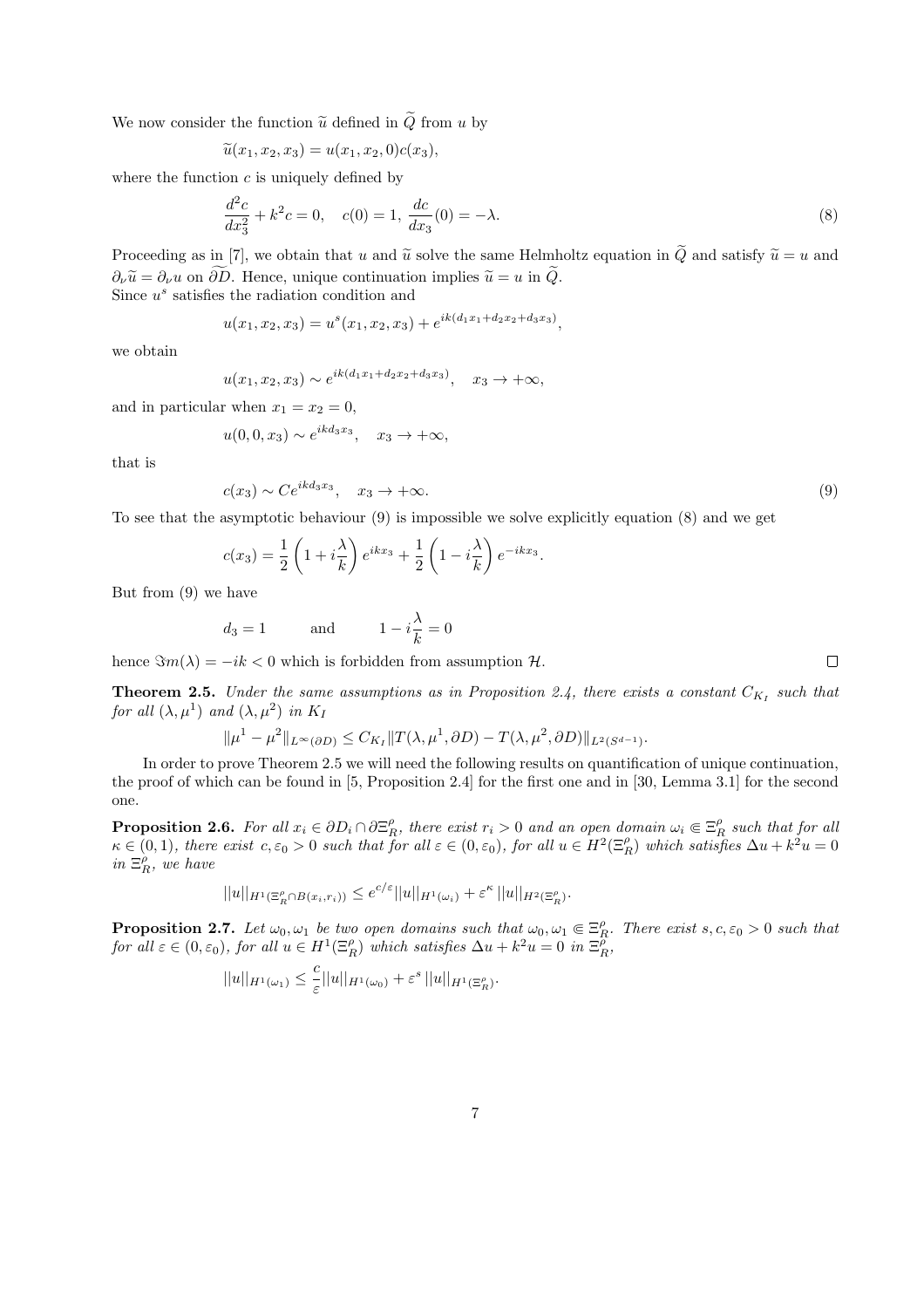*Proof of Theorem 2.5.* Let  $u^1$  and  $u^2$  be the solutions to problems  $\mathcal{P}(\lambda, \mu^1, \partial D)$  and  $\mathcal{P}(\lambda, \mu^2, \partial D)$  respectively with  $u^{i}(x) = e^{ik\hat{d}\cdot x}$  as incident plane wave. Following [33], we introduce an auxiliary function

$$
v:=\frac{u^2-u^1}{\|\mu^2-\mu^1\|_{L^\infty(\partial D)}}
$$

which is solution of the scattering problem

$$
\begin{cases}\n\Delta v + k^2 v = 0 & \text{inside } \Omega_R, \\
\text{div}_{\partial D}(\mu^1 \nabla_{\partial D} v) + \frac{\partial v}{\partial \nu} + \lambda v = \frac{1}{\|\mu^2 - \mu^1\|_{L^\infty(\partial D)}} \text{div}_{\partial D}[(\mu^1 - \mu^2) \nabla_{\partial D} u^2] & \text{on } \partial D, \\
\frac{\partial v}{\partial r} - S_R(v) = 0 & \text{on } \partial B_R.\n\end{cases}
$$

Using Proposition 2.1, there exists a constant  $C_{K_I}$  independent of  $\lambda$ ,  $\mu_1$  and  $\mu_2$  such that

$$
||v||_{V_R} \le \frac{C_{K_I}}{||\mu^2 - \mu^1||_{L^\infty(\partial D)}} ||\text{div}_{\partial D} [(\mu^1 - \mu^2) \nabla_{\partial D} u^2]||_{H^{-1}(\partial D)}
$$
  

$$
\le C_{K_I} \sup_{w \in H^1(\partial D)} \int_{\partial D} \frac{\nabla_{\partial D} u^2 \cdot \nabla_{\partial D} \overline{w}}{||w||_{H^1(\partial D)}} ds \le C_{K_I} ||u^2||_{V_R}
$$

and then using Proposition 2.1 once more for  $u^2$  we obtain

$$
||v||_{V_R} \leq C_{K_I}.
$$

Using a similar argument as in the proof of Lemma 2.3 one gets that

$$
||v||_{H^3(\Xi_R^{\rho})} \le C_{K_I}
$$
\n(10)

for another constant 
$$
C_{K_I}
$$
.

Let us focus now on the boundary condition for v on  $\partial D_i$  for a fixed  $i = 1, ..., I$ ,

$$
\mu_i^1 \Delta_{\partial D} v + \frac{\partial v}{\partial \nu} + \lambda v = \frac{\mu_i^1 - \mu_i^2}{\|\mu^2 - \mu^1\|_{L^\infty(\partial D)}} \Delta_{\partial D} u^2
$$
 on  $\partial D_i$ .

Using the notation of Proposition 2.4, for a part  $\gamma_i$  of  $\widetilde{\partial D_i}$  which is strictly included into  $\partial \Xi_R^{\rho} \cap B(\widetilde{x}_i,r_i)$ , where  $r_i$  comes from Proposition 2.6, we have

$$
\|\mu_i^1 \Delta_{\partial D} v + \frac{\partial v}{\partial \nu} + \lambda v\|_{L^2(\gamma_i)} = \frac{|\mu_i^2 - \mu_i^1|}{\|\mu^2 - \mu^1\|_{L^\infty(\partial D)}} \|\Delta_{\partial D} u^2\|_{L^2(\gamma_i)}.
$$
\n(11)

The strategy now consists in bounding the left-hand side from above and the right-hand side from below.

(i) Upper bound for the left-hand side of (11). Let  $\phi_i \in C_0^{\infty}(B(\tilde{x}_i, r_i))$  with  $\phi_i = 0$  on  $\overline{\Omega_R} \setminus \Xi_R^{\rho}$  and  $\phi_i = 1$  on  $\gamma_i$  then

$$
\begin{split} ||\mu_i^1 \Delta_{\partial D} v + \frac{\partial v}{\partial \nu} + \lambda v||_{L^2(\gamma_i)} &\leq C_{K_I} \left[ \|\Delta_{\partial D} v\|_{L^2(\gamma_i)} + \|\frac{\partial v}{\partial \nu}||_{L^2(\gamma_i)} + ||v||_{L^2(\gamma_i)} \right] \\ &\leq C_{K_I} \left[ \|\Delta_{\partial D} (\phi_i v)\|_{L^2(\partial D)} + \|\frac{\partial (\phi_i v)}{\partial \nu}||_{L^2(\partial D)} + ||\phi_i v||_{L^2(\partial D)} \right]. \end{split}
$$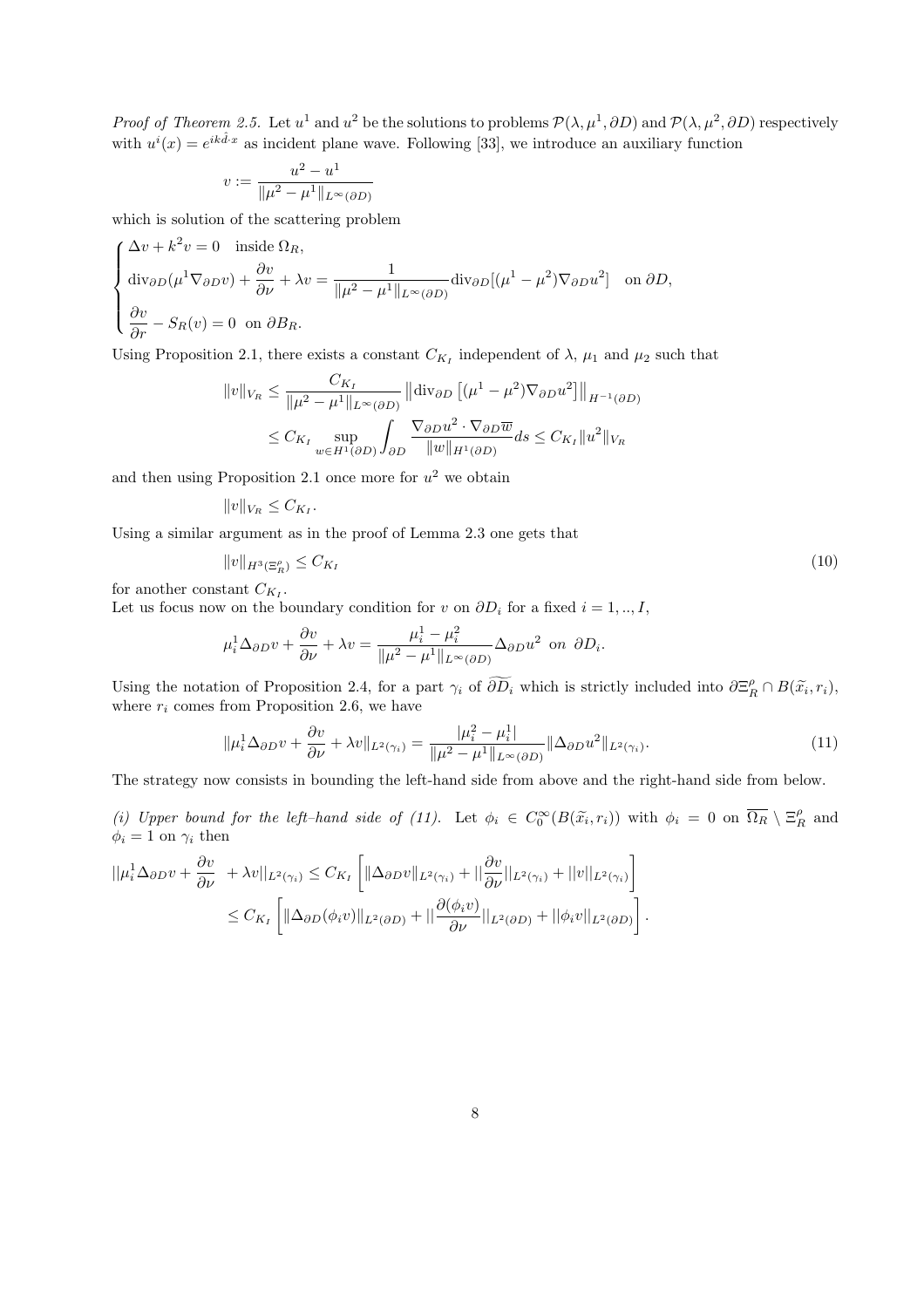By interpolation we get

$$
\|\Delta_{\partial D}(\phi_i v)\|_{L^2(\partial D)} + \|\frac{\partial(\phi_i v)}{\partial \nu}\|_{L^2(\partial D)} + \|\phi_i v\|_{L^2(\partial D)}
$$
  
\n
$$
\leq C \left( \|\phi_i v\|_{H^2(\partial D)} + \|\frac{\partial(\phi_i v)}{\partial \nu}\|_{L^2(\partial D)} \right)
$$
  
\n
$$
\leq C \left( \|\phi_i v\|_{H^{1/2}(\partial D)}^{1/8} \|\phi_i v\|_{H^{5/2}(\partial D)}^{7/8} + \|\frac{\partial(\phi_i v)}{\partial \nu}\|_{H^{-1/2}(\partial D)}^{1/2} \|\frac{\partial(\phi_i v)}{\partial \nu}\|_{H^{1/2}(\partial D)}^{1/2} \right)
$$
  
\n
$$
\leq C_{K_I} \|\phi_i v\|_{H^1(\Omega_R)}^{1/8}
$$

where the last inequality comes from the trace theorems, the fact that  $\Delta u = -k^2 u$  in  $\Omega_R$  and the bound (10). Consequently

$$
||\mu_i^1 \Delta_{\partial D} v + \frac{\partial v}{\partial \nu} + \lambda v||_{L^2(\gamma_i)} \leq C_{K_I} ||v||_{H^1(\Xi_R^{\rho} \cap B(\widetilde{x}_i, r_i))}^{1/8}.
$$
\n(12)

By applying Proposition 2.6 to v, there exists an open set  $\omega_i \subset \Xi_R^{\rho}$  such that for some fixed  $\kappa \in (0,1)$ , there exists  $c > 0$  such that for small  $\varepsilon$ ,

$$
||v||_{H^1(\Xi_R^{\rho} \cap B(\widetilde{x}_i,r_i))} \leq e^{c/\varepsilon} ||v||_{H^1(\omega_i)} + \varepsilon^{\kappa} ||v||_{H^2(\Xi_R^{\rho})}.
$$

Take R sufficiently large such that there exists  $\widetilde{R}$  such that  $3\widetilde{R}+1 < R$  and  $D \subset B_{\widetilde{R}}$ . Then, applying Proposition 2.7 to v with  $\omega_0 = B(x_0, 1/4)$  for  $x_0 \in \partial B_{3\tilde{R}+1/2}$  and  $\omega_1 = \omega_i$ , there exist constants  $c, s > 0$ such that for small  $\varepsilon$ ,

$$
||v||_{H^1(\omega_i)} \leq \frac{c}{\varepsilon} ||v||_{H^1(\omega_0)} + \varepsilon^s ||v||_{H^1(\Xi_R^{\rho})}.
$$

Hence for some fixed  $\kappa \in (0,1)$ , there exists a constant  $c > 0$  such that for small  $\varepsilon$ ,

$$
||v||_{H^1(\Xi_R^{\rho} \cap B(\widetilde{x}_i,r_i))} \leq e^{c/\varepsilon} ||v||_{H^1(\omega_0)} + \varepsilon^{\kappa} ||v||_{H^2(\Xi_R^{\rho})}.
$$

Estimate (10) yields to the existence of constants  $C_{K_I}$ , c such that for small  $\varepsilon$ ,

$$
||v||_{H^1(\Xi_R^{\rho}\cap B(\widetilde{x}_i,r_i))} \leq e^{c/\varepsilon}||v||_{H^1(\omega_0)} + C_{K_I}\varepsilon^{\kappa}.
$$
\n(13)

From the definition of  $x_0$  we get  $B(x_0, 3/8) \subset B_{3\tilde{R}+1} \setminus \overline{B_{3\tilde{R}}}$  and we obtain the following inequalities

$$
||v||_{H^1(B(x_0,1/4))} \leq C||v||_{L^2(B(x_0,3/8))} \leq C||v||_{L^2(B_{3\tilde{R}+1}\setminus\overline{B_{3\tilde{R}}})}.
$$
\n(14)

where the first inequality is obtained by taking  $v = \chi^2 \bar{u}$  in the variational formulation (3) where  $\chi \in C_0^{\infty}(B(x_0,3/8))$  is a positive function and  $\chi = 1$  in  $B(x_0,1/4)$ . In addition, from the continuous embedding of  $H^2(\Xi_R^{\rho})$  into the space of continuous functions for  $d \leq 3$  and the uniform bound (10) we have the following  $L^{\infty}$  estimate

$$
||v||_{L^{\infty}(\Xi_R^{\rho})} \leq C_{K_I}.
$$

[22, Lemma 6.1.2] applies to the radiating solution v of the Helmholtz equation (see also [8]) and there exists  $0 < \beta_0 < 1$  such that if

$$
\beta := \|v^{\infty}\|_{L^2(S^{d-1})} \le \beta_0
$$

then

$$
||v||_{L^2(B_{3\tilde{R}+1}\setminus \overline{B_{3\tilde{R}}})}\leq C_{K_I}\beta^{\eta(\beta)}
$$

with

$$
\eta(\beta) := \frac{1}{1 + \ln(-\ln(\beta) + e)}.
$$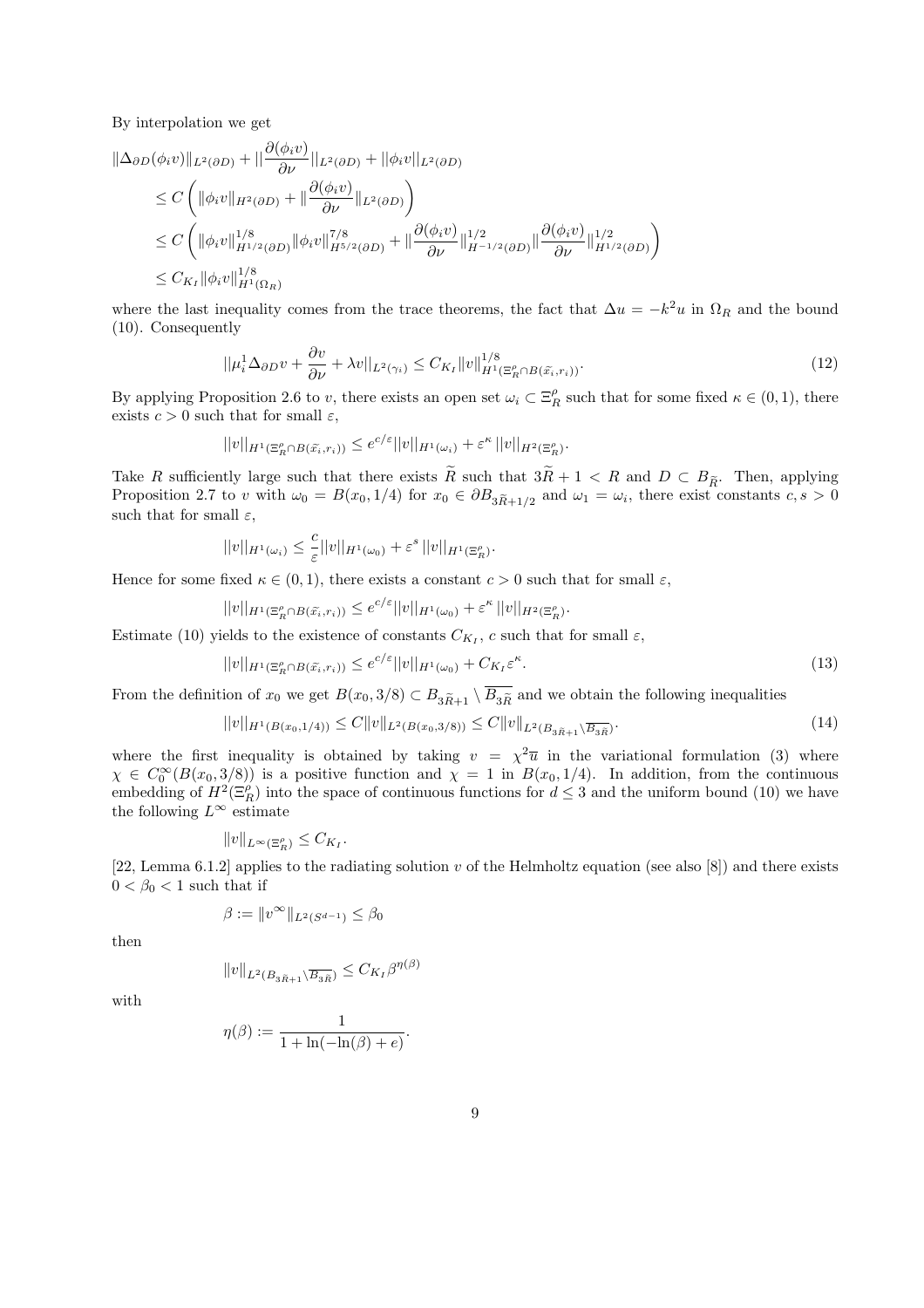Plugging the last inequality into (14) and then using (13) one gets for small  $\varepsilon$ ,

$$
||v||_{H^1(\Xi_R^{\rho} \cap B(\tilde{x}_i, r_i))} \leq C_{K_I}(e^{c/\varepsilon} \beta^{\eta(\beta)} + \varepsilon^{\kappa})
$$
\n(15)

and the constants c,  $C_{K_I}$ ,  $\varepsilon_0$  do not depend on  $\lambda$  and  $\mu$ . Now by using the optimization technique of [5, Corollary 2.1, which is applicable since  $||v||_{H^1(\Xi_R^{\rho} \cap B(\tilde{x}_i,r_i))} \leq C_{K_I}$ , it follows from (15) that there exist  $C_{K_I}, \delta_0 > 0$  such that for  $\beta^{\eta(\beta)} \leq \delta_0$ ,

$$
||v||_{H^1(\Xi_R^{\rho} \cap B(\tilde{x}_i, r_i))} \leq \frac{C_{K_I}}{\left(\ln(C_{K_I}/(\beta^{\eta(\beta)})\right)^{\kappa}}.
$$
\n(16)

But  $\beta \mapsto \beta^{\eta(\beta)}$  is an increasing function on  $(0,1)$  hence there exists  $\beta_1 \leq \beta_0$  such that inequality (16) is satisfied for all  $\beta \le \beta_1$ . By using (12) there exist  $\kappa$ ,  $C_{K_I}$ ,  $\beta_1 > 0$  such that for  $\beta \le \beta_1$ 

$$
||\mu_i^1 \Delta_{\partial D} v + \frac{\partial v}{\partial \nu} + \lambda v||_{L^2(\gamma_i)} \le \frac{C_{K_I}}{\left(\ln(C_{K_I}/(\beta^{\eta(\beta)})\right)^{\kappa/8}} := f(\beta). \tag{17}
$$

(*ii*) Lower bound for the right–hand side of (11). Let us denote  $c_{K_I}^i = \inf_{(\lambda,\mu)\in K_I} ||\Delta_{\partial D}u||_{L^2(\gamma_i)}$  where u is solution to  $\mathcal{P}(\lambda,\mu,\partial D)$ . Assume that  $c_{K_I}^i = 0$ . The mapping  $(\lambda,\mu) \in K_I \mapsto ||\Delta_{\partial D} u||_{L^2(\gamma_i)}$  is continuous from Proposition 2.1 and  $K_I$  is a compact subset of  $L^{\infty}(\partial D)^2$ . Then  $c_{K_I}^i$  is reached for some  $(\lambda^0, \mu^0) \in K_I$ . The corresponding solution  $u^0$  satisfies  $\Delta_{\partial D} u^0 = 0$  on  $\gamma_i$  which is impossible using the same argument as in the uniqueness proof (Proposition 2.4). Therefore  $c_{K_I}^i > 0$  and from (11) and (17) we obtain for  $c_{K_I} := \min_{i=1,\cdots,I} c_{K_I}^i > 0$ 

$$
\frac{|\mu_i^1 - \mu_i^2|}{\|\mu^1 - \mu^2\|_{L^\infty(\partial D)}} c_{K_I} \le f(\beta).
$$

for  $\beta \leq \beta_1$ . By taking the max over *i* one obtains

$$
c_{K_I} \le f(\beta)
$$

and since f is an increasing function, there exists  $\beta_2 > 0$  which is independent of  $\lambda$  and  $\mu$  such that if  $\beta \leq \beta_1$ then  $\beta \geq \beta_2$ . Finally, we have

$$
\min(\beta_1, \beta_2) \le \beta = \frac{||u^{1,\infty} - u^{2,\infty}||_{L^2(S^{d-1})}}{||\mu^1 - \mu^2||_{L^{\infty}(\partial D)}},
$$

which is the desired result since  $\beta_1$  and  $\beta_2$  are independent of  $\lambda$  and  $\mu$ .

Conversely, if one assumes that  $\mu$  is known, a slight adaptation of this last proof gives the following stability estimate for  $\lambda$ .

**Theorem 2.8.** *There exists a constant*  $C_{K_I}$  such that for all  $(\lambda^1, \mu)$  and  $(\lambda^2, \mu)$  in  $K_I$  $\|\lambda^1 - \lambda^2\|_{L^{\infty}(\partial D)} \leq C_{K_I} \|T(\lambda^1, \mu, \partial D) - T(\lambda^2, \mu, \partial D)\|_{L^2(S^{d-1})}.$ 

*Proof.* The proof of this result follows the same lines as the proof of Theorem 2.5. The details are left to the readers.  $\Box$ 

We expect that when  $I \to +\infty$ , the constant  $C_{K_I}$  in Theorems 2.5 and 2.8 grows exponentially with I, as proved for similar Lipschitz stability estimates in [33]. The proof would be based on results established in [27, 13]. Let us notice that up to our knowledge, the problem of global stability when both coefficients  $\lambda$ and  $\mu$  are unknowns is still open. For instance, the technique used in the proof of Theorem 2.5 cannot be applied in this case.

 $\Box$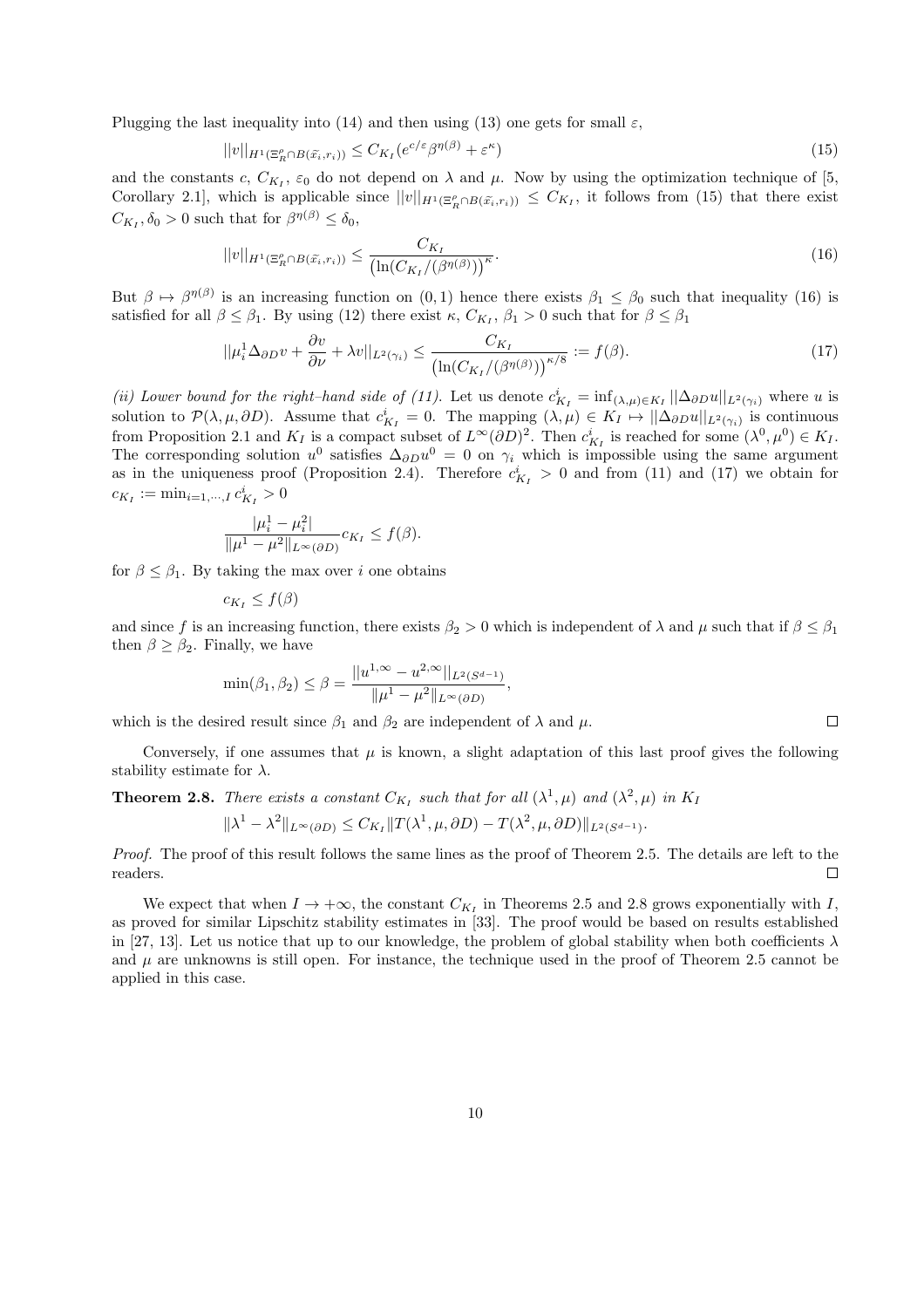

Figure 1. Exact and perturbed obstacles.

#### 3. A stability estimate in the case of inexact knowledge of the obstacle

#### *3.1. The forward and inverse problems for a perturbed obstacle*

Here, we are interested in the stability of the reconstruction of  $\lambda$  and  $\mu$  when exact knowledge of the geometry  $\partial D$  is not available. We assume that D is of class  $C^1$  and we consider problem (2) with a "perturbed" geometry  $D_{\varepsilon}$  of D such that one can find a function  $\varepsilon \in (C^1(\mathbb{R}^d))^d$  which is compactly supported in  $B_R$  and

$$
\partial D_{\varepsilon} = \{x + \varepsilon(x) ; x \in \partial D\}.
$$

Whenever  $||\varepsilon|| < 1$ , where  $|| \cdot ||$  stands for the  $(W^{1,\infty}(\mathbb{R}^d))^d$  norm

$$
\|\cdot\|=\|\cdot\|_{(L^\infty(\mathbb{R}^d))^d}+\|\nabla\cdot\|_{(L^\infty(\mathbb{R}^d))^{d\times d}},
$$

the map  $f_{\varepsilon} := Id + \varepsilon$  where Id stands for the identity of  $\mathbb{R}^d$ , is a C<sup>1</sup>-diffeomorphism of  $\mathbb{R}^d$  (see chap 5. of  $[20]$ ).

*The inverse problem.* Assume that  $\partial D_{\varepsilon}$  is known and that an approximation  $\lambda_{\varepsilon}$  and  $\mu_{\varepsilon}$  of the exact impedance coefficients is available i.e. for some  $\delta \geq 0$ 

$$
||T(\lambda_{\varepsilon}, \mu_{\varepsilon}, \partial D_{\varepsilon}) - T(\lambda, \mu, \partial D)||_{L^2(S^{d-1})} \leq \delta.
$$

From this information and from the distance between  $\partial D$  and  $\partial D_{\varepsilon}$ , can we have an estimate on the boundary coefficients? In other words, do we have

$$
\|\lambda_{\varepsilon} \circ f_{\varepsilon} - \lambda\|_{L^{\infty}(\partial D)} + \|\mu_{\varepsilon} \circ f_{\varepsilon} - \mu\|_{L^{\infty}(\partial D)} \le g(\delta, \varepsilon)
$$
\n(18)

for some function g such that  $g(\delta, \varepsilon) \to 0$  as  $\delta \to 0$  and  $\varepsilon \to 0$ ? In order to prove such a result, we first need a continuity property of T with respect to  $\partial D$ .

# *3.2. Continuity of the far–field with respect to the obstacle*

In the following, we assume that  $\|\varepsilon\| < 1$ . To prove the continuity of the far-field with respect to the obstacle, we first establish this result for the scattered field. Define  $\tilde{\lambda}_{\varepsilon} := \lambda \circ f_{\varepsilon}^{-1}$  and  $\tilde{\mu}_{\varepsilon} := \mu \circ f_{\varepsilon}^{-1}$  two elements of  $L^{\infty}(\partial D_{\varepsilon})$ . To evaluate the distance between the solution u of  $\mathcal{P}(\lambda,\mu,\partial D)$  and the solution  $u_{\varepsilon}$ of  $\mathcal{P}(\lambda_{\varepsilon}, \widetilde{\mu}_{\varepsilon}, \partial D_{\varepsilon})$  we first transport  $u_{\varepsilon}$  on the fixed domain  $\Omega_R$  by using the  $C^1$ -diffeomorphism  $f_{\varepsilon}$  between  $\Omega_{R}^{\varepsilon} := \Omega_{R} \setminus \overline{D_{\varepsilon}}$  and  $\Omega_{R}$ . Define  $\widetilde{u}_{\varepsilon} := u_{\varepsilon} \circ f_{\varepsilon}$  where  $u_{\varepsilon}$  is the solution of  $\mathcal{P}(\lambda_{\varepsilon}, \widetilde{\mu}_{\varepsilon}, \partial D_{\varepsilon})$ , then the following estimate holds.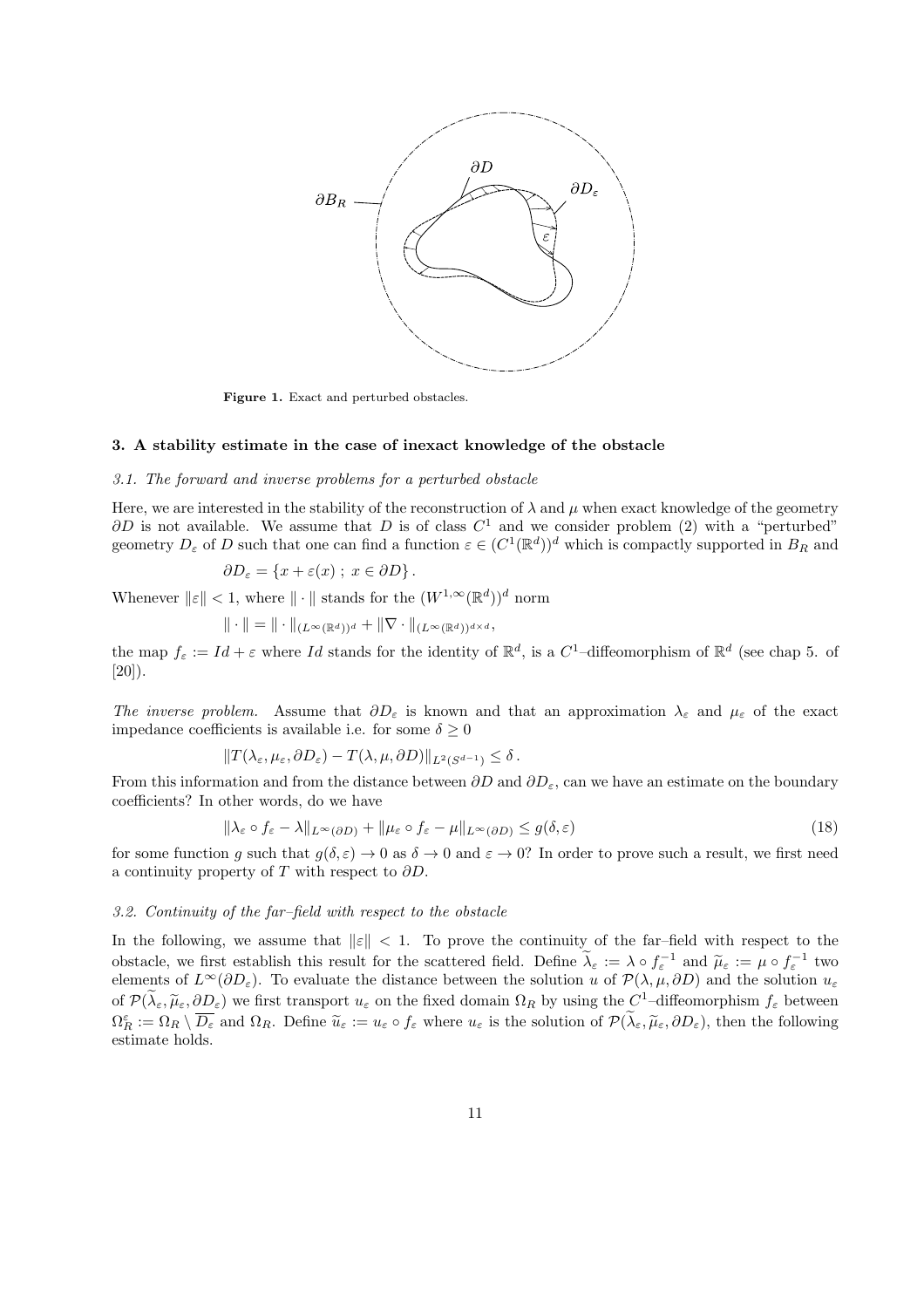**Theorem 3.1.** *Let*  $(\lambda, \mu)$  *be in* K*. There exists two constants*  $\varepsilon_0 > 0$  *and*  $C_K$  *which depend only on* K *such that for all*  $\|\varepsilon\| \leq \varepsilon_0$  *we have:* 

$$
\|\widetilde{u}_{\varepsilon} - u\|_{V_R} \le C_K \|\varepsilon\|.
$$

We denote by  $O(y)$  a  $C^{\infty}(\mathbb{R})$  function such that

$$
|O(y)| \leq C|y| \qquad \forall y \in \mathbb{R}
$$

for  $C > 0$  independent of y. In the proof of the Theorem we will need the following technical Lemma whose proof is postponed to the end of the Theorem's proof.

**Lemma 3.2.** *There exists a constant*  $C > 0$  *independent* of  $\varepsilon$  *such that* 

$$
\left| \int_{\partial D_{\varepsilon}} (\mu \circ f_{\varepsilon}^{-1}) \nabla_{\partial D_{\varepsilon}} (u \circ f_{\varepsilon}^{-1}) \cdot \nabla_{\partial D_{\varepsilon}} (v \circ f_{\varepsilon}^{-1}) ds_{\varepsilon} - \int_{\partial D} \mu \nabla_{\partial D} u \cdot \nabla_{\partial D} v ds \right|
$$
  

$$
\leq C \|u\|_{H^1(\partial D)} \|v\|_{H^1(\partial D)} \| \mu \|_{L^{\infty}(\partial D)} \| \varepsilon \|,
$$

*for all*  $u, v$  *in*  $H^1(\partial D)$  *and*  $\mu \in L^\infty(\partial D)$ *.* 

*Proof of Theorem 3.1.* We recall the weak formulation of  $\mathcal{P}(\lambda, \mu, \partial D)$ : find  $u \in V_R$  such that

$$
a(u, v) = l(v) \quad \forall v \in V_R.
$$

Similarly, the weak formulation of  $\mathcal{P}(\lambda_{\varepsilon}, \tilde{\mu}_{\varepsilon}, \partial D_{\varepsilon})$  is: find  $u_{\varepsilon} \in V_R^{\varepsilon} := \{v \in H^1(\Omega_R^{\varepsilon}); v_{|\partial D_{\varepsilon}} \in H^1(\partial D_{\varepsilon})\}$ such that

$$
a_\varepsilon(u_\varepsilon,v_\varepsilon)=l(v_\varepsilon)\quad\forall v_\varepsilon\in V^\varepsilon_R
$$

where

$$
a_{\varepsilon}(u_{\varepsilon},v_{\varepsilon}) := \int_{\Omega_R^{\varepsilon}} (\nabla u_{\varepsilon} \cdot \nabla \overline{v}_{\varepsilon} - k^2 u_{\varepsilon} \overline{v}_{\varepsilon}) dx_{\varepsilon} + \int_{\partial D_{\varepsilon}} (\widetilde{\mu}_{\varepsilon} \nabla_{\partial D_{\varepsilon}} u_{\varepsilon} \cdot \nabla_{\partial D_{\varepsilon}} \overline{v}_{\varepsilon} - \widetilde{\lambda}_{\varepsilon} u_{\varepsilon} \overline{v}_{\varepsilon}) ds_{\varepsilon} - \langle S_R u_{\varepsilon}, v_{\varepsilon} \rangle.
$$

We define a new bilinear form on  $V_R$ 

$$
\widetilde{a}_{\varepsilon}(u,v) := a_{\varepsilon}(u \circ f_{\varepsilon}^{-1}, v \circ f_{\varepsilon}^{-1}) \quad \forall u, v \in V_R.
$$

Since  $f_{\varepsilon}(\partial B_R) = \partial B_R$ , we have  $l(v) = l(v \circ f_{\varepsilon}^{-1})$  and  $\tilde{u}_{\varepsilon}$  is solution of

$$
\widetilde{a}_{\varepsilon}(\widetilde{u}_{\varepsilon}, v) = l(v) \quad \forall v \in V_R.
$$

In addition, for all  $v \in V_R$ ,  $S_R v = S_R(v \circ f_{\varepsilon}^{-1})$  and as a consequence for all  $u, v \in V_R$  we have  $\langle S_R u, v \rangle = \langle S_R(u \circ f_{\varepsilon}^{-1}), v \circ f_{\varepsilon}^{-1} \rangle$ . Using the change of variables formula for integrals (see chap. 5 of  $[20]$ , we have :

$$
\widetilde{a}_{\varepsilon}(u,v) = \int_{\Omega_R} (\nabla u \cdot P_{\varepsilon} \cdot \nabla \overline{v} - k^2 u \, \overline{v}) J_{\varepsilon} dx + \int_{\partial D_{\varepsilon}} \widetilde{\mu}_{\varepsilon} [\nabla_{\partial D_{\varepsilon}} (u \circ f_{\varepsilon}^{-1})] \cdot [\nabla_{\partial D_{\varepsilon}} (\overline{v \circ f_{\varepsilon}^{-1}})] ds_{\varepsilon} - \int_{\partial D} \lambda u \, \overline{v} J_{\varepsilon}^{\nu} ds - \langle S_R u, v \rangle
$$

where  $J_{\varepsilon} := |\text{det}(\nabla f_{\varepsilon})|$ ,  $P_{\varepsilon} := (\nabla f_{\varepsilon})^{-1} (\nabla f_{\varepsilon})^{-T}$  and  $J_{\varepsilon}^{\nu} := J_{\varepsilon} |(\nabla f_{\varepsilon})^{-T} \nu|$  (for a matrix  $B, B^{-T}$  denotes the transpose of the inverse of B). Thanks to Neumann series, we have the following development for  $(\nabla f_{\varepsilon}(x))^{-1} = (Id + \nabla \varepsilon(x))^{-1}$  uniformly for  $x \in \partial D$ 

$$
(\nabla f_{\varepsilon})^{-1}(x) = \sum_{n=0}^{\infty} (-1)^n (\nabla \varepsilon(x))^n = (1 + O(\|\varepsilon\|))Id.
$$

As a consequence  $P_{\varepsilon}(x)$  expands uniformly for  $x \in \partial D$  as

$$
P_{\varepsilon}(x) = Id(1 + O(\|\varepsilon\|))
$$

and we also have

$$
J_{\varepsilon}(x) = 1 + O(\|\varepsilon\|)
$$
 and  $J_{\varepsilon}^{\nu}(x) = 1 + O(\|\varepsilon\|)$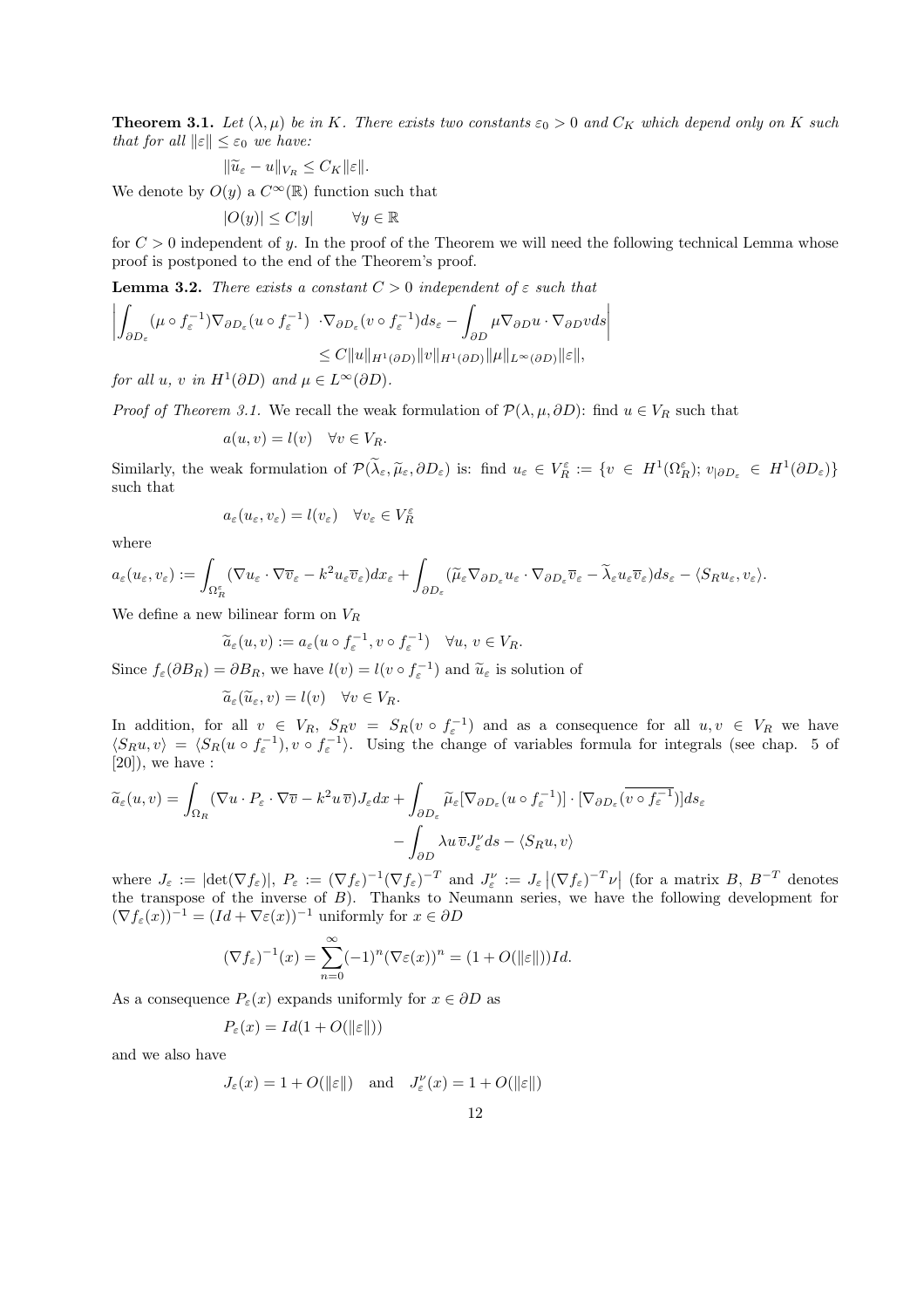since  $\det(Id + \nabla \varepsilon(x)) = 1 + \operatorname{div}(\varepsilon) + O(||\varepsilon||^2)$ . Using all these results and Lemma 3.2 we infer that for u and  $v$  two functions of  $V_R$ 

$$
\left| \int_{\Omega_R} (\nabla u \cdot P_{\varepsilon} \cdot \nabla \overline{v} J_{\varepsilon} - k^2 u \overline{v} J_{\varepsilon} - \nabla u \cdot \nabla \overline{v} + k^2 u \overline{v}) dx \right| \leq C \|u\|_{V_R} \|v\|_{V_R} \|{\varepsilon}\|,
$$
  

$$
\left| \int_{\partial D} \{\lambda u \overline{v} J_{\varepsilon}^{\nu} - \lambda u \overline{v} \} ds \right| \leq C \|\lambda\|_{L^{\infty}(\partial D)} \|u\|_{V_R} \|v\|_{V_R} \|{\varepsilon}\|,
$$
  

$$
\left| \int_{\partial D_{\varepsilon}} (\mu \circ f_{\varepsilon}^{-1}) \nabla_{\partial D_{\varepsilon}} (u \circ f_{\varepsilon}^{-1}) \cdot \nabla_{\partial D_{\varepsilon}} (v \circ f_{\varepsilon}^{-1}) ds_{\varepsilon} - \int_{\partial D} \mu \nabla_{\partial D} u \cdot \nabla_{\partial D} v ds \right|
$$
  

$$
\leq C \|u\|_{V_R} \|v\|_{V_R} \| \mu \|_{L^{\infty}(\partial D)} \|{\varepsilon}\|,
$$

where the constant C does not depend on  $\varepsilon$ . One obtains for the bilinear forms  $\widetilde{a}_{\varepsilon}$  and a:

$$
|\widetilde{a}_{\varepsilon}(u,v) - a(u,v)| \le C_K ||u||_{V_R} ||v||_{V_R} ||\varepsilon|| \tag{19}
$$

where  $C_K$  does not depend on  $\lambda$ ,  $\mu$  and  $\varepsilon$ . Thanks to the Riesz representation theorem we uniquely define  $A_{\varepsilon}$  from  $V_R$  into itself by

$$
(A_{\varepsilon}v,w)_{V_R} = \widetilde{a}_{\varepsilon}(v,w) \quad \forall \ v,w \ \in V_R.
$$

We recall the definition of the operator  $A$  of  $V_R$ 

$$
(Av, w)_{V_R} = a(v, w) \quad \forall v, w \in V_R
$$

and  $F$  in  $V_R$  is defined by

$$
(F, w)_{V_R} = l(w) \quad \forall w \in V_R.
$$

Thanks to inequality (19), we have

$$
\|\|A_{\varepsilon}-A\|\|\leq C_K\|\varepsilon\|.
$$

To have information on the scattered field we should have information on the inverse of the operators and we will use once again the results on Neumann series of [23]. Actually, as soon as  $|||A^{-1}(A_{\varepsilon}-A)||| \leq 1/2$ which is true when  $\varepsilon_0 \leq 1/(2C_K^2)$  (see Proposition 2.1), the inverse operator of  $A_\varepsilon$  satisfies

$$
|||A_{\varepsilon}^{-1}||| \le \frac{|||A^{-1}|||}{1 - |||A^{-1}(A_{\varepsilon} - A)|||} \le 2C_K.
$$

From the identity  $\widetilde{u}_{\varepsilon} - u = A_{\varepsilon}^{-1}(A - A_{\varepsilon})u$  we deduce

$$
\|\widetilde{u}_{\varepsilon} - u\|_{V_R} = \|A_{\varepsilon}^{-1}((A - A_{\varepsilon})u)\|_{V_R}
$$
  
\n
$$
\leq |||A_{\varepsilon}^{-1}|| ||||(A_{\varepsilon} - A)u||_{V_R}
$$
  
\n
$$
\leq 2C_K^2 ||\varepsilon|| ||u||_{V_R} \leq 2C_K^3 ||\varepsilon|| ||F||_{V_R}
$$

where we again used Proposition 2.1 for the last inequality. This provides the desired estimate.

 $\Box$ 

*Proof of Lemma 3.2.* Let us consider three functions  $u \in H^1(\partial D)$ ,  $v \in H^1(\partial D)$  and  $\mu \in L^{\infty}(\partial D)$  and let  $x_0 \in \partial D$ . There exists a function  $\varphi$  of class  $C^1$  and an open set  $U \subset \mathbb{R}^{d-1}$  such that

$$
\partial D \cap V = \{ \varphi(\xi) \; ; \; \xi \in U \}
$$

where V is a neighbourhood of  $x_0$  and  $\varphi(0) = x_0$  and such that

$$
e_i := \frac{\partial \varphi}{\partial \xi_i}(0) , \text{ for } i = 1, \cdots, d-1
$$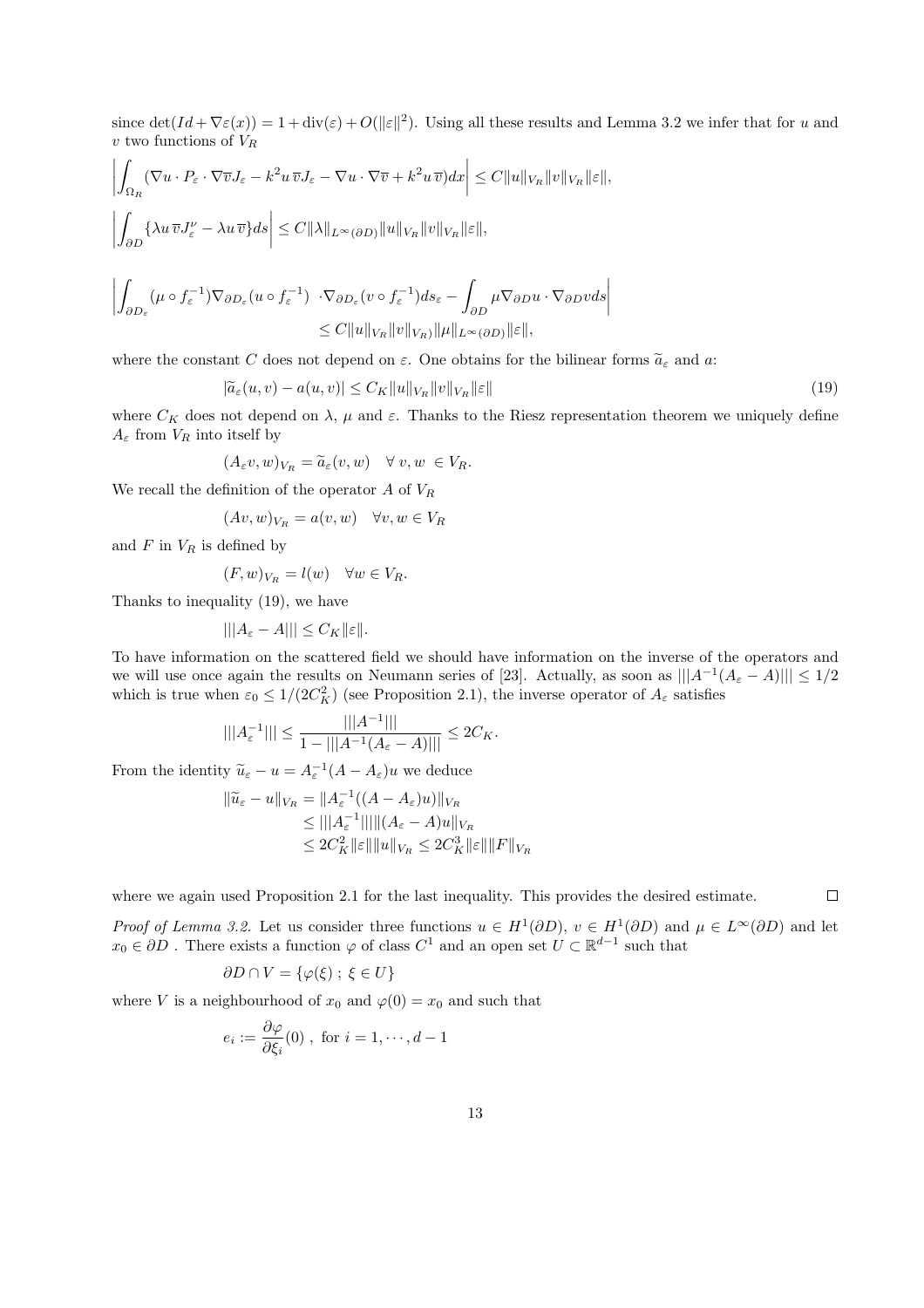form a basis of the tangential plane to  $\partial D$  at  $x_0$ . We can also use this parametrization to describe a surfacic neighbourhood of  $x_{0,\varepsilon} := f_{\varepsilon}(x_0)$ , similarly there exists a neighbourhood  $V_{\varepsilon}$  of  $x_{0,\varepsilon}$  such that

$$
\partial D_{\varepsilon} \cap V_{\varepsilon} = \{ \varphi_{\varepsilon}(\xi) \; ; \; \xi \in U \}
$$

where  $\varphi_{\varepsilon} := f_{\varepsilon} \circ \varphi$ . We define the tangential vectors of  $\partial D_{\varepsilon}$  at point  $x_{0,\varepsilon} = \varphi_{\varepsilon}(0)$  by

$$
e_{\varepsilon,i} := \frac{\partial \varphi_{\varepsilon}}{\partial \xi_i}(0) \text{ for } i = 1, \cdots, d-1
$$

and thanks to the chain rule

$$
e_{\varepsilon,i} = \nabla f_{\varepsilon}(x_0)e_i. \tag{20}
$$

Remark that as  $\nabla f_{\varepsilon}(x_0)$  is an invertible matrix ( $||\varepsilon|| < 1$ ), the family  $e_{\varepsilon,i}$  is a basis of the tangent plane to  $\partial D_{\varepsilon}$  at  $x_{\varepsilon,0}$ . Finally, we define the covariant basis of the cotangent planes of  $\partial D$  at point  $x_0$  and of  $\partial D_{\varepsilon}$  at point  $x_{0,\varepsilon}$  by

$$
e^i \cdot e_j = \delta^i_j
$$
 and  $e^i_{\varepsilon} \cdot e_{\varepsilon,j} = \delta^i_j$  for  $i, j = 1, d - 1$ .

Using this definition and (20) we have the relation

$$
e_{\varepsilon}^{i} = (\nabla f_{\varepsilon})^{-T} e^{i} \quad i = 1, \cdots, d - 1.
$$

Finally in the covariant basis, the tangential gradient  $\nabla_{\partial D}$  for  $w \in H^1(\partial D)$  at point  $x_0$  is

$$
\nabla_{\partial D} w(x_0) = \sum_{i=1}^{d-1} \frac{\partial \widetilde{w}}{\partial \xi_i}(0) e^i
$$

where  $\tilde{w} := w \circ \varphi$ . Similarly, at point  $x_{0,\varepsilon}$  we have for  $w_{\varepsilon} \in H^1(\partial D_{\varepsilon})$ 

$$
\nabla_{\partial D_{\varepsilon}} w_{\varepsilon}(x_{0,\varepsilon}) = \sum_{i=1}^{d-1} \frac{\partial \widetilde{w}_{\varepsilon}}{\partial \xi_i}(0) e_{\varepsilon}^i
$$

where  $\widetilde{w}_{\varepsilon} := w_{\varepsilon} \circ \varphi_{\varepsilon}$ . As a consequence, for  $w \in H^1(\partial D)$ 

$$
\nabla_{\partial D_{\varepsilon}}(w \circ f_{\varepsilon}^{-1})(x_{0,\varepsilon}) = \sum_{i=1}^{d-1} \frac{\partial \widetilde{w}}{\partial \xi_i}(0) e_{\varepsilon}^i
$$
  
= 
$$
\sum_{i=1}^{d-1} \frac{\partial \widetilde{w}}{\partial \xi_i}(0) (\nabla f_{\varepsilon}(x_0))^{-T} e^i
$$
  
= 
$$
(\nabla f_{\varepsilon}(x_0))^{-T} \nabla_{\partial D} w(x_0)
$$

because  $w \circ f_{\varepsilon}^{-1} \circ \varphi_{\varepsilon} = \tilde{w}$ . By this formula, we just proved that for all  $x_{\varepsilon} = f_{\varepsilon}(x)$ ,  $x \in \partial D$  we have

$$
\nabla_{\partial D_{\varepsilon}}(w \circ f_{\varepsilon}^{-1})(x_{\varepsilon}) = (\nabla f_{\varepsilon}(x))^{-T} \nabla_{\partial D} w(x)
$$
\n(21)

for all  $w \in H^1(\partial D)$ . For u, v and  $\mu$ , change of variables in the boundary integral  $(x = f^{-1}_\varepsilon(x_\varepsilon))$  gives

$$
\int_{\partial D_{\varepsilon}} (\mu \circ f_{\varepsilon}^{-1}) \nabla_{\partial D_{\varepsilon}} (u \circ f_{\varepsilon}^{-1}) \cdot \nabla_{\partial D_{\varepsilon}} (v \circ f_{\varepsilon}^{-1}) dx_{\varepsilon}
$$
\n
$$
= \int_{\partial D} \mu(x) [\nabla_{\partial D_{\varepsilon}} (u \circ f_{\varepsilon}^{-1})(f_{\varepsilon}(x))] \cdot [\nabla_{\partial D_{\varepsilon}} (v \circ f_{\varepsilon}^{-1})(f_{\varepsilon}(x))] J_{\varepsilon}^{\nu} dx
$$

and thanks to the relation (21)

$$
\int_{\partial D_{\varepsilon}} (\mu \circ f_{\varepsilon}^{-1}) \nabla_{\partial D_{\varepsilon}} (u \circ f_{\varepsilon}^{-1}) \cdot \nabla_{\partial D_{\varepsilon}} (v \circ f_{\varepsilon})^{-1} dx_{\varepsilon}
$$
\n
$$
= \int_{\partial D} \mu(x) [\nabla_{\partial D} u(x)] (\nabla f_{\varepsilon}(x))^{-1} (\nabla f_{\varepsilon}(x))^{-T} [\nabla_{\partial D} v(x)] J_{\varepsilon}^{\nu} dx.
$$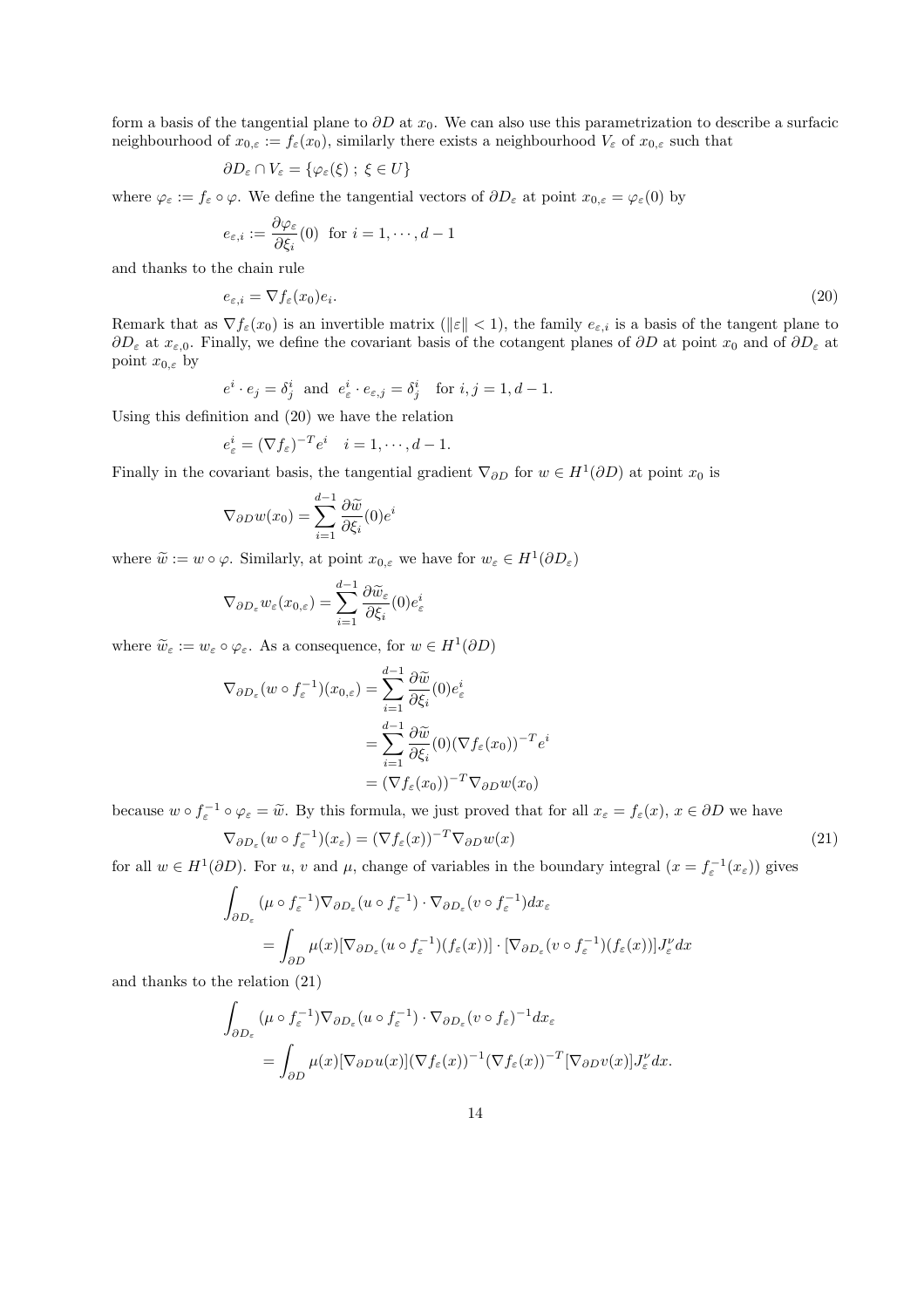Finally recalling that

$$
(\nabla f_{\varepsilon}(x))^{-1}(\nabla f_{\varepsilon}(x))^{-T} = P_{\varepsilon}(x) = (1 + O(\|\varepsilon\|))Id \text{ and } J_{\varepsilon}^{\nu} = 1 + O(\|\varepsilon\|)
$$

we may write

$$
\int_{\partial D_{\varepsilon}} (\mu \circ f_{\varepsilon}^{-1}) \nabla_{\partial D_{\varepsilon}} (u \circ f_{\varepsilon}^{-1}) \cdot \nabla_{\partial D_{\varepsilon}} (v \circ f_{\varepsilon}^{-1}) dx_{\varepsilon} = (1 + O(\|\varepsilon\|)) \int_{\partial D} \mu \nabla_{\partial D} u \cdot \nabla_{\partial D} v dx
$$

which is the desired result.

**Corollary 3.3.** *There exists two constants*  $\varepsilon_0 > 0$  *and*  $C_K$  *such that* 

$$
||T(\lambda \circ f_{\varepsilon}^{-1}, \mu \circ f_{\varepsilon}^{-1}, \partial D_{\varepsilon}) - T(\lambda, \mu, \partial D)||_{L^{2}(S^{d-1})} \leq C_{K} ||\varepsilon||,
$$

*for all*  $(\lambda, \mu) \in K$  *and*  $\|\varepsilon\| \leq \varepsilon_0$ *.* 

*Proof.* Let  $u^{\infty}$  be the far–field that corresponds to the obstacle D and  $u_{\varepsilon}^{\infty}$  the one that corresponds to the obstacle  $D_{\varepsilon}$ . We use the integral representation formula for the far–field on  $\partial B_R$  and as  $\tilde{u}_{\varepsilon}|_{\partial B_R} = u_{\varepsilon}|_{\partial B_R}$ we obtain

$$
u_\varepsilon^\infty(\hat x)=\,\int_{\partial B_R} \left(\widetilde u_\varepsilon(y)\frac{\partial\Phi^\infty(y,\hat x)}{\partial\nu(y)}-\frac{\partial \widetilde u_\varepsilon(y)}{\partial\nu}\Phi^\infty(y,\hat x)\right)ds(y)\,.
$$

The exterior DtN map  $S_R$  defined in section 2 is continuous from  $H^{1/2}(\partial B_R)$  to  $H^{-1/2}(\partial B_R)$  and as a consequence

$$
\left\|\frac{\partial \widetilde{u}_{\varepsilon}}{\partial \nu}\right\|_{H^{-1/2}(\partial B_R)} \leq C \|\widetilde{u}_{\varepsilon}\|_{H^{1/2}(\partial B_R)},
$$

finally

$$
||u_{\varepsilon}^{\infty}(\hat{x}) - u^{\infty}(\hat{x})||_{L^{2}(S^{d-1})} \leq C ||\widetilde{u}_{\varepsilon} - u||_{H^{1/2}(\partial B_R)}.
$$

The trace is continuous from  $H^1(\Omega_R)$  into  $H^{1/2}(\partial B_R)$  so combining this last inequality with  $(3.1)$  one obtains the continuity result

$$
||T(\lambda \circ f_{\varepsilon}^{-1}, \mu \circ f_{\varepsilon}^{-1}, \partial D_{\varepsilon}) - T(\lambda, \mu, \partial D)||_{L^2(S^{d-1})} \leq C_K ||\varepsilon||.
$$

#### *3.3. A stability estimate of type (18)*

In order to prove a stability estimate of type (18) we first need to formulate a stability result for the case of an exact geometry. Following the stability results derived in Section 2.3, we assume there exists a compact  $K \subset (L^{\infty}(\partial D))^2$  such that for  $(\lambda, \mu) \in K$  there exists a constant  $C(\lambda, \mu, K)$  which depends on  $\lambda$ ,  $\mu$  and  $K$ such that for all  $(\widetilde{\lambda}, \widetilde{\mu}) \in K$  we have

$$
\|\lambda - \widetilde{\lambda}\|_{L^{\infty}(\partial D)} + \|\mu - \widetilde{\mu}\|_{L^{\infty}(\partial D)} \le C(\lambda, \mu, K) \|T(\lambda, \mu, \partial D) - T(\widetilde{\lambda}, \widetilde{\mu}, \partial D)\|_{L^{2}(S^{d-1})}.
$$
\n(22)

We also refer to [7, Section 4] for examples of such compact  $K$ .

**Theorem 3.4.** *There exists a constant*  $\varepsilon_0$  *which depends only on* K *such that for all*  $(\lambda, \mu) \in K$  *there exists a constant*  $C(\lambda, \mu, K)$  *such that for all*  $\|\varepsilon\| \leq \varepsilon_0$  *and for all*  $(\lambda_{\varepsilon} \circ f_{\varepsilon}, \mu_{\varepsilon} \circ f_{\varepsilon}) \in K$  *that satisfy* 

$$
||T(\lambda_{\varepsilon}, \mu_{\varepsilon}, \partial D_{\varepsilon}) - T(\lambda, \mu, \partial D)||_{L^{2}(S^{d-1})} \leq \delta \quad \text{for } \delta > 0
$$

*we have*

$$
\|\lambda_{\varepsilon}\circ f_{\varepsilon}-\lambda\|_{L^{\infty}(\partial D)}+\|\mu_{\varepsilon}\circ f_{\varepsilon}-\mu\|_{L^{\infty}(\partial D)}\leq C(\lambda,\mu,K)(\delta+\|\varepsilon\|).
$$

 $\Box$ 

 $\Box$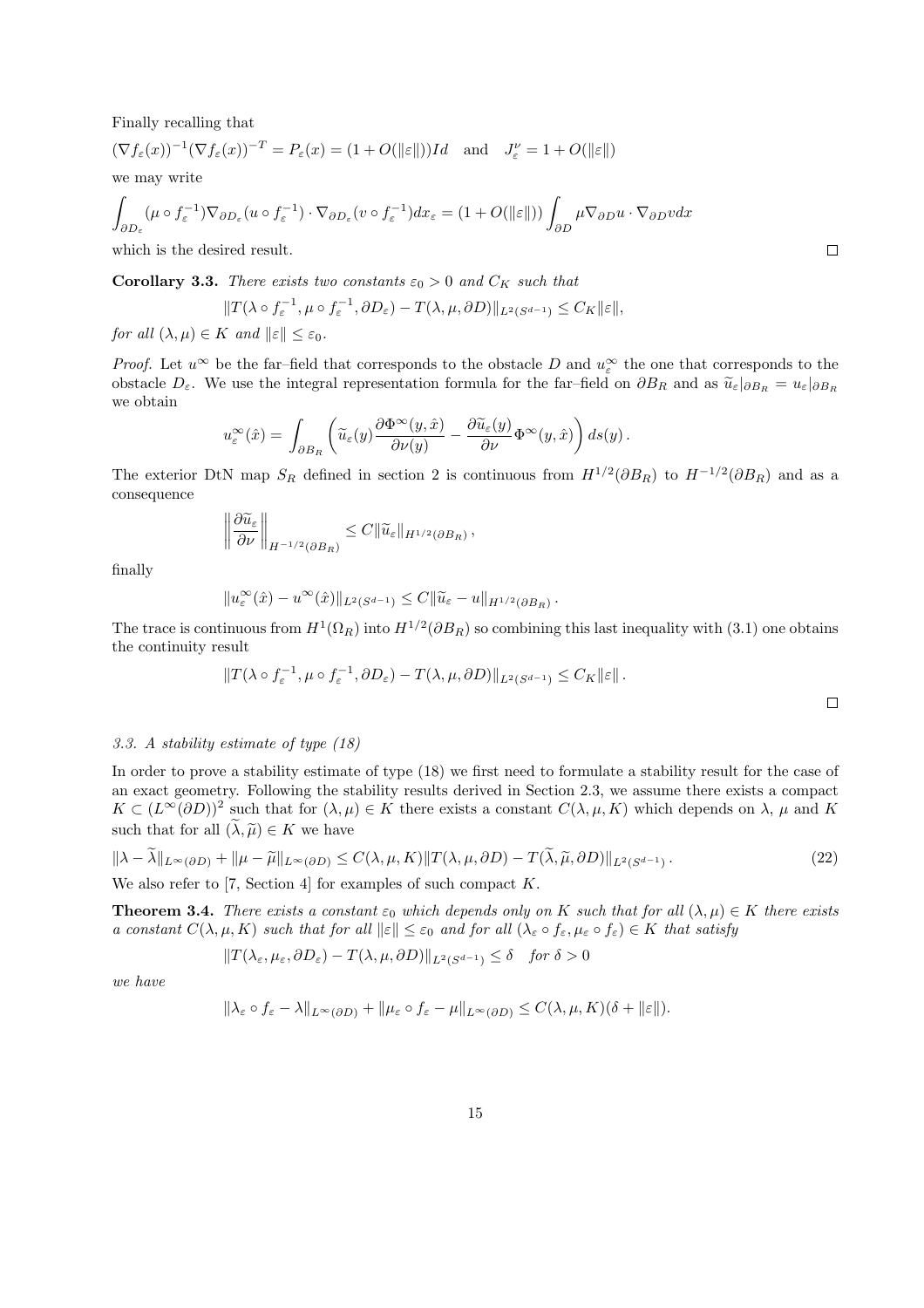*Proof.* The idea of the proof is first to split the uniform continuity with respect to the obstacle and the stability with respect to the coefficients and to secondly use the stability estimate (22). We have

$$
||T(\lambda_{\varepsilon} \circ f_{\varepsilon}, \mu_{\varepsilon} \circ f_{\varepsilon}, \partial D) - T(\lambda, \mu, \partial D)||_{L^{2}(S^{d-1})} \leq ||T(\lambda_{\varepsilon}, \mu_{\varepsilon}, \partial D_{\varepsilon}) - T(\lambda_{\varepsilon} \circ f_{\varepsilon}, \mu_{\varepsilon} \circ f_{\varepsilon}, \partial D)||_{L^{2}(S^{d-1})} + ||T(\lambda, \mu, \partial D) - T(\lambda_{\varepsilon}, \mu_{\varepsilon}, \partial D_{\varepsilon})||_{L^{2}(S^{d-1})}
$$

but the hypothesis of the Theorem tells us that

$$
||T(\lambda_{\varepsilon}, \mu_{\varepsilon}, \partial D_{\varepsilon}) - T(\lambda, \mu, \partial D)||_{L^2(S^{d-1})} \le \delta
$$

and thanks to the continuity property of the far–field with respect to the obstacle (see Corollary 3.3) we have

$$
||T(\lambda_{\varepsilon},\mu_{\varepsilon},\partial D_{\varepsilon}) - T(\lambda_{\varepsilon} \circ f_{\varepsilon},\mu_{\varepsilon} \circ f_{\varepsilon},\partial D)||_{L^2(S^{d-1})} \leq C_K ||\varepsilon||
$$

because  $\lambda_{\varepsilon} \circ f_{\varepsilon}$  and  $\mu_{\varepsilon} \circ f_{\varepsilon}$  belong to the compact set K. Finally

$$
||T(\lambda_{\varepsilon} \circ f_{\varepsilon}, \mu_{\varepsilon} \circ f_{\varepsilon}, \partial D) - T(\lambda, \mu, \partial D)||_{L^{2}(S^{d-1})} \leq C_{K}(\delta + ||\varepsilon||)
$$

and the stability assumption (22) implies

$$
\|\lambda_{\varepsilon} \circ f_{\varepsilon} - \lambda\|_{L^{\infty}(\partial D)} + \|\mu_{\varepsilon} \circ f_{\varepsilon} - \mu\|_{L^{\infty}(\partial D)} \leq C(\lambda, \mu, K) \|T(\lambda_{\varepsilon} \circ f_{\varepsilon}, \mu_{\varepsilon} \circ f_{\varepsilon}, \partial D) - T(\lambda, \mu, \partial D)\|_{L^{2}(S^{d-1})}
$$
  
which concludes the proof.

The local nature of this estimate only depends on the local stability result for the impedances. In [7] the reader can find examples of compact sets  $K$  for which the stability estimate  $(22)$  holds locally. In the case of a classic impedance boundary condition  $(\mu = 0)$  global stability results of Sincich in [32] or of Labreuche in [24] can be used to obtain a constant  $C(\lambda, \mu, K)$  independent of  $\lambda$  and  $\mu$ . Furthermore, Theorems 2.5 and 2.8 also provide global stability results in the case where  $\mu \neq 0$  and  $\lambda$  are piecewise constant functions.

### 4. A numerical inversion algorithm and experiments

This section is dedicated to the effective reconstruction of impedance functional coefficients  $\lambda_0$  and  $\mu_0$  from the observed far–field  $u_{obs}^{\infty} := T(\lambda_0, \mu_0, \partial D) \in L^2(S^{d-1})$  associated to one or several given incident directions and a given obstacle (which is either exactly known or perturbed). In the simplest case of a single incident wave and an exact knowledge of the obstacle we shall minimize the cost function

$$
F(\lambda, \mu) = \frac{1}{2} \| T(\lambda, \mu, \partial D) - u_{obs}^{\infty} \|_{L^2(S^{d-1})}^2
$$
\n(23)

with respect to  $\lambda$  and  $\mu$  using a steepest descent method. To do so, we first compute the Fréchet derivative of  $F$ .

**Theorem 4.1.** *The function*  $F$  *is differentiable for*  $(\lambda, \mu) \in (L^{\infty}(\partial D))^2$  *that satisfy assumption*  $H$  *and its Fréchet derivative is given by* 

$$
\forall (h,l) \in (L^{\infty}(\partial D))^2 \quad dF(\lambda,\mu) \cdot (h,l) = \Re e \langle G, \text{div}_{\partial D}(l\nabla_{\partial D}u) + hu \rangle_{H^1(\partial D), H^{-1}(\partial D)}
$$

*where*

- u *is the solution of the problem*  $\mathcal{P}(\lambda, \mu, \partial D)$ ,
- $\bullet$  *G* = *G*<sup>*i*</sup> + *G*<sup>*s*</sup> *is the solution of*  $\mathcal{P}(\lambda, \mu, \partial D)$  *with u<sup><i>i*</sup> replaced by

$$
G^{i}(y) := \int_{S^{d-1}} \Phi^{\infty}(y, \hat{x}) \overline{(T(\lambda, \mu, \partial D) - u_{obs}^{\infty})} d\hat{x}.
$$

To derive such theorem, we have to compute the Fréchet derivative of the far-field map  $T$  and hence to prove the following lemma.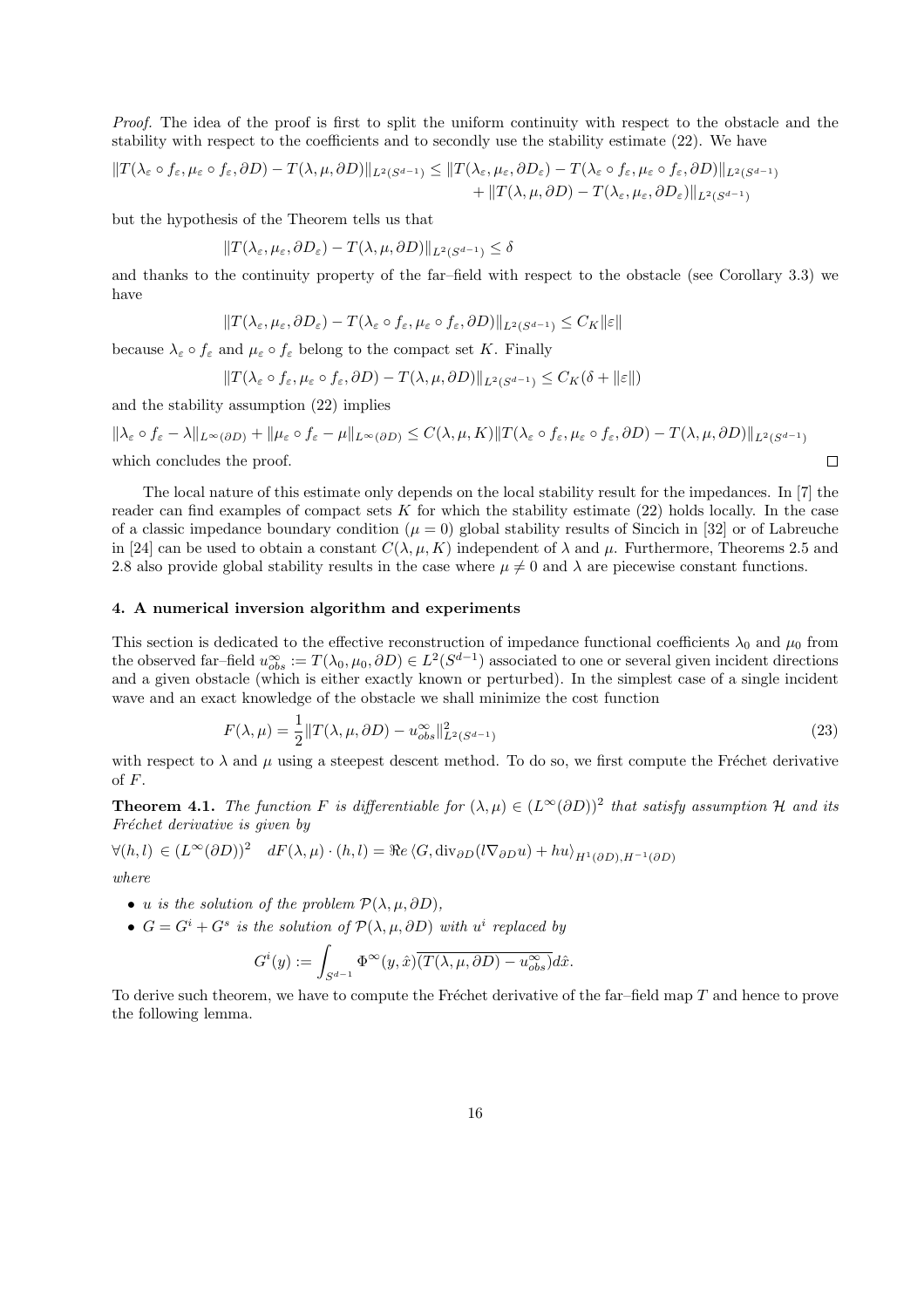**Lemma 4.2.** *The far–field map*  $T$  *is Fréchet differentiable for*  $(\lambda, \mu) \in (L^{\infty}(\partial D))^2$  *that satisfy assumption*  $H$  *and its Fréchet derivative*  $dT(\lambda, \mu) : (L^{\infty}(\partial D))^2 \to L^2(S^{d-1})$  *maps*  $(h, l)$  *to*  $v_{h, l}^{\infty}$  *such that* 

$$
v_{h,l}^{\infty}(\hat{x}) := \langle p(.,\hat{x}), \operatorname{div}_{\partial D}(l\nabla_{\partial D}u) + hu \rangle_{H^1(\partial D), H^{-1}(\partial D)}, \quad \forall \hat{x} \in S^{d-1},
$$

*where u is the solution of problem* (1) and  $p(.,\hat{x})$  *is the solution of* (1) *in which*  $u^i$  *is replaced by*  $\Phi^{\infty}(.,\hat{x})$ *.* 

*Proof.* Following the proof of Proposition 6 in [7], we obtain that T is differentiable and that  $dT_{\lambda,\mu}(h,l) = v_{h,l}^{\infty}$ where  $v_{h,l}^{\infty}$  is the far–field associated with  $v_{h,l}^s$  solution of

$$
\begin{cases}\n\Delta v_{h,l}^{s} + k^{2} v_{h,l}^{s} = 0 & \text{in } \Omega \\
\text{div}_{\partial D}(\mu \nabla_{\partial D} v_{h,l}^{s}) + \frac{\partial v_{h,l}^{s}}{\partial \nu} + \lambda v_{h,l}^{s} = -\text{div}_{\partial D}(l \nabla_{\partial D} u) - hu & \text{on } \partial D \\
\lim_{R \to \infty} \int_{\partial B_{R}} |\partial v_{h,l}^{s}| \partial r - ik v_{h,l}^{s}|^{2} ds = 0 .\n\end{cases}
$$
\n(24)

From (5), we have for all  $\hat{x} \in S^{d-1}$ 

$$
v_{h,l}^{\infty}(\hat{x}) = \int_{\partial D} \left( v_{h,l}^{s} \frac{\partial \Phi^{\infty}(.,\hat{x})}{\partial \nu} - \frac{\partial v_{h,l}^{s}}{\partial \nu} \Phi^{\infty}(.,\hat{x}) \right) ds.
$$
 (25)

Since on  $\partial D$ 

$$
\frac{\partial v_{h,l}^s}{\partial \nu} = -{\rm div}_{\partial D}(\mu \nabla_{\partial D} v_{h,l}^s) - \lambda v_{h,l}^s - {\rm div}_{\partial D}(l \nabla_{\partial D} u) - hu,
$$

we obtain with integration by parts

$$
v_{h,l}^{\infty}(\hat{x}) = \left\langle v_{h,l}^{s}, \text{div}_{\partial D}(\mu \nabla_{\partial D} \Phi^{\infty}(., \hat{x})) + \frac{\partial \Phi^{\infty}(., \hat{x})}{\partial \nu} + \lambda \Phi^{\infty}(., \hat{x}) \right\rangle_{H^{1}(\partial D), H^{-1}(\partial D)} + \left\langle \Phi^{\infty}(., \hat{x}), \text{div}_{\partial D}(l \nabla_{\partial D} u) + hu \right\rangle_{H^{1}(\partial D), H^{-1}(\partial D)}.
$$
\n(26)

We introduce the solution  $p(\cdot,\hat{x})$  of (1) with  $u^i = \Phi^{\infty}(\cdot,\hat{x})$ . The associated scattered field  $p^s(\cdot,\hat{x}) :=$  $p(\cdot, \hat{x}) - \Phi^{\infty}(\cdot, \hat{x})$  satisfies on  $\partial D$ 

$$
\mathrm{div}_{\partial D}(\mu \nabla_{\partial D} p^s) + \frac{\partial p^s}{\partial \nu} + \lambda p^s = -\mathrm{div}_{\partial D}(\mu \nabla_{\partial D} \Phi^\infty) - \frac{\partial \Phi^\infty}{\partial \nu} - \lambda \Phi^\infty.
$$

Since  $v_{h,l}^s$  and  $p^s$  are radiating solutions of a scattering problem the following identity holds:

$$
\int_{\partial D} \left( \frac{\partial p^s}{\partial \nu} v_{h,l}^s - p^s \frac{\partial v_{h,l}^s}{\partial \nu} \right) ds = 0.
$$

Using the boundary condition for  $p^s$  and  $v_{h,l}^s$ , equation (26) becomes

$$
v_{h,l}^{\infty}(\hat{x}) = -\left\langle p^{s}(\cdot,\hat{x}), \text{div}_{\partial D}(\mu \nabla_{\partial D} v_{h,l}^{s}) + \frac{\partial v_{h,l}^{s}}{\partial \nu} + \lambda v_{h,l}^{s} \right\rangle_{H^{1}(\partial D), H^{-1}(\partial D)}
$$

$$
+ \left\langle \Phi^{\infty}(\cdot,\hat{x}), \text{div}_{\partial D}(l \nabla_{\partial D} u) + hu \right\rangle_{H^{1}(\partial D), H^{-1}(\partial D)}
$$

$$
= \left\langle p(\cdot,\hat{x}), \text{div}_{\partial D}(l \nabla_{\partial D} u) + hu \right\rangle_{H^{1}(\partial D), H^{-1}(\partial D)}
$$

which completes the proof.

We are now in a position to prove Theorem 4.1.

 $\Box$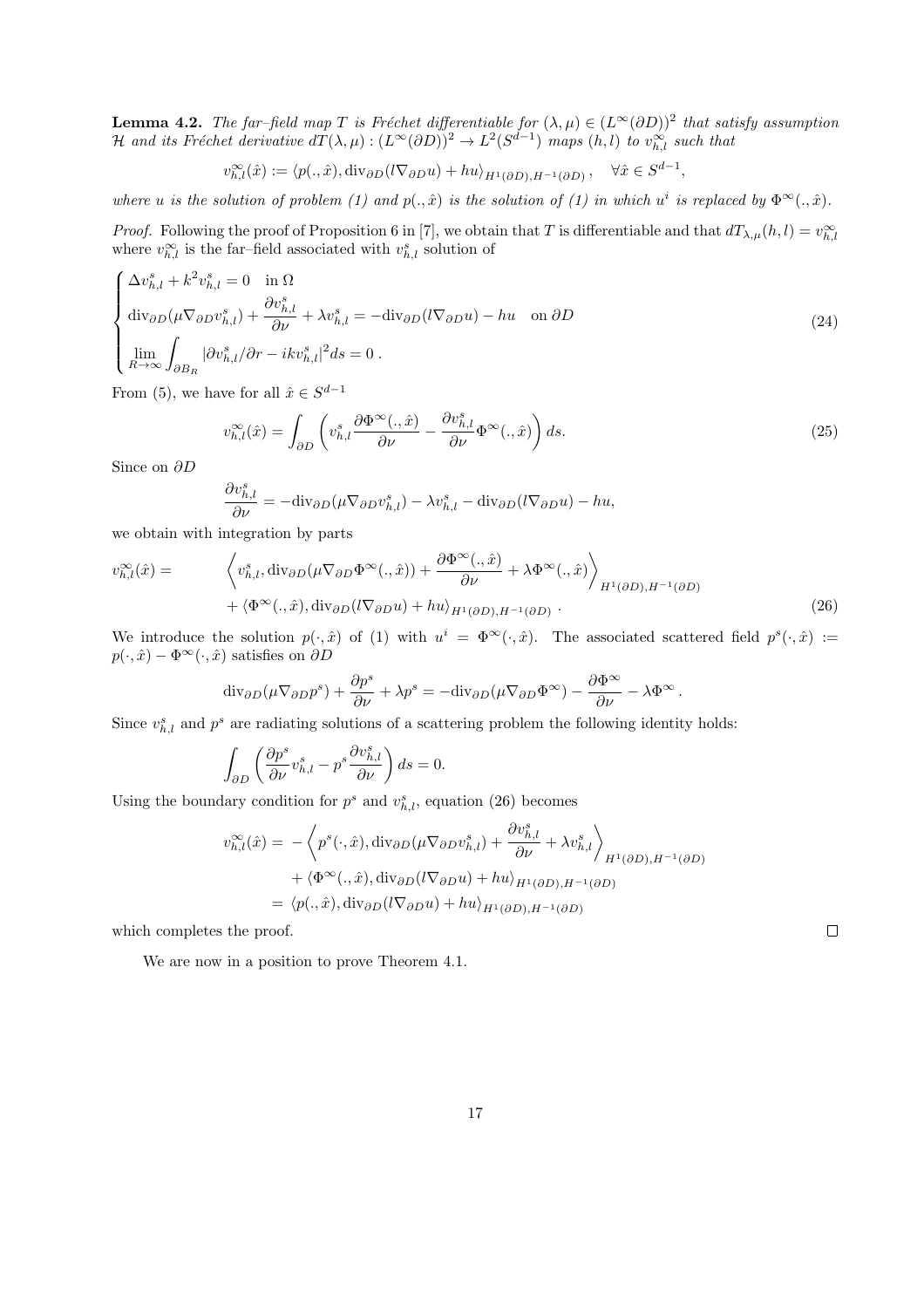*Proof of Theorem 4.1.* By composition of derivatives and using the Fubini theorem we have for  $(h, l) \in$  $(L^{\infty}(\partial D))^2$ 

$$
dF(\lambda, \mu) \cdot (h, l) = \Re e \left\{ (T(\lambda, \mu, \partial D) - u_{obs}^{\infty}, dT(\lambda, \mu) \cdot (h, l))_{L^2(S^{d-1})} \right\}
$$
  
= 
$$
\Re e \int_{S^{d-1}} \left\{ \overline{(T(\lambda, \mu, \partial D) - u_{obs}^{\infty})}(\hat{x}) \langle p(y, \hat{x}), A(u)(y) \rangle_{H^1(\partial D), H^{-1}(\partial D)} \right\} d\hat{x}
$$
  
= 
$$
\Re e \langle G, A(u) \rangle_{H^1(\partial D), H^{-1}(\partial D)}
$$

with

$$
A(u)(y) = \text{div}_{\partial D}(l(y)\nabla_{\partial D}u(y)) + h(y)u(y).
$$

 $\Box$ 

#### *4.1. Numerical algorithm*

To minimize the cost function (23) we use a steepest descent method and we compute the gradient of F with the help of Theorem 4.1. We solve the direct problems using a finite element method (implemented with FreeFem++ [34]) applied to (2). We look for the imaginary part of a function  $\lambda$  with  $\Im m(\lambda) \geq 0$  and the real part of a function  $\mu$  with  $\Re$ e $(\mu)(x) \geq c > 0$  for almost every  $x \in \partial D$  assuming that  $\Re$ e $(\lambda)$  and  $\Im m(\mu)$  are known in order to satisfy hypothesis presented in [7] for which uniqueness and local stability hold. Moreover, for sake of simplicity we will choose these known parts of the impedances equal to zero. Let us give initial values  $\lambda_{init}$  and  $\mu_{init}$  in the same finite element space as the one used to solve the forward problem. We update these values at each time step  $n$  as follows

$$
\lambda_{n+1} = \lambda_n - i\delta\lambda_n
$$

where the descent direction  $\delta \lambda_n$  is taken proportional to  $dF(\lambda_n, \mu_n)$ . Since the number of parameters for  $\lambda_n$ is in general high, a regularization of  $dF(\lambda_n, \mu_n)$  is needed. We choose to use a  $H^1(\partial D)$ -regularization (see [3] for a similar regularization procedure) by taking  $\delta \lambda_n \in H^1(\partial D)$  solution to

$$
\eta_1(\nabla_{\partial D}(\delta \lambda_n), \nabla_{\partial D} \varphi)_{L^2(\partial D)} + (\delta \lambda_n, \varphi)_{L^2(\partial D)} = \alpha_1 dF(\lambda_n, \mu_n) \cdot (i\varphi, 0)
$$
\n(27)

for each  $\varphi$  in the finite element space and with  $\eta_1$  the regularization parameter and  $\alpha_1$  the descent coefficient for  $\lambda$ . We apply a similar procedure for  $\mu$ ,

$$
\mu_{n+1} = \mu_n - \delta \mu_n
$$

where  $\delta \mu_n$  solves

$$
\eta_2(\nabla_{\partial D}(\delta \mu_n), \nabla_{\partial D} \varphi)_{L^2(\partial D)} + (\delta \mu_n, \varphi)_{L^2(\partial D)} = \alpha_2 dF(\lambda_n, \mu_n) \cdot (0, \varphi).
$$

We take two different regularization parameters for  $\lambda$  and  $\mu$  since we observed that the algorithm has different sensitivities with respect to each coefficient. From the practical point of view we choose large  $\eta_i$  at the first steps to quickly approximate the searched  $\lambda$  and  $\mu$  then we decrease them during the algorithm in order to increase the precision of the reconstruction. In all the computations (except for constant  $\lambda$  and  $\mu$ ), the parameters  $\alpha_1$  and  $\alpha_2$  are chosen in such a way that the cost function decreases at each step. Finally, we update alternatively  $\lambda$  and  $\mu$  because the cost function is much more sensitive to  $\lambda$  than to  $\mu$  and as a consequence, if we update both at each time step, we would have a poor reconstruction of  $\mu$ . Concerning the stopping criterion, we stop the algorithm if the descent coefficients  $\alpha_1$  and  $\alpha_2$  are too small or if the number of iterations is larger than 100 (in every cases there was not a significant improvement of the reconstruction after 80 iterations).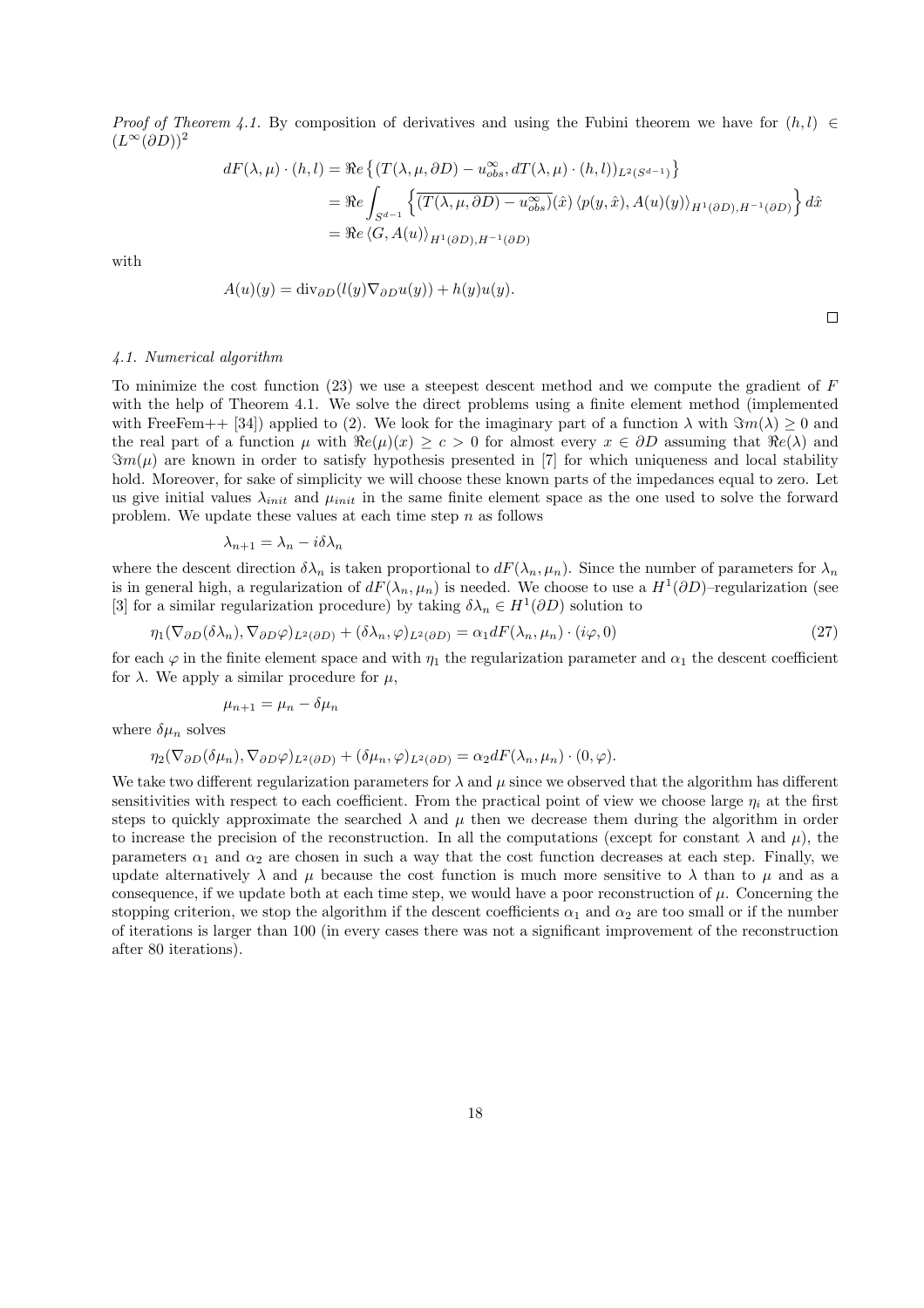## *4.2. Numerical experiments*

In this section we will show some numerical reconstructions using synthetic data generated with the code *FreeFem++* in two dimensions to illustrate the behaviour of our numerical method. First of all, we will see that the use of a single incident wave is not satisfactory and we will quickly turn to the use of several incident waves. Then all the simulations will be done with several incident waves and with limited aperture data. Remark that all the theoretical results still hold in this particular case (see remark 2.2). In all the simulations the obstacle is an ellipse of semi-axis 0.4 and 0.3, its diameter is hence more or less equal to the wavelength  $2\pi/k$  when  $k = 9$ .

Moreover, since we consider a modelling of physical properties we rescale the equation on the boundary of the obstacle  $\partial D$  in order to deal with dimensionless coefficients  $\lambda$  and  $\mu$ . The equation on  $\partial D$  becomes

$$
\mathrm{div}_{\partial D}\left(\frac{\mu}{k}\nabla_{\partial D}u\right) + \frac{\partial u}{\partial \nu} + k\lambda u = 0.
$$

In all cases (except when we specify it), we simply reconstruct  $\mu$  taking  $\lambda = 0$  because the reconstruction of  $\lambda$  has been investigated for a long time (see [10] or more recently [11]). Finally, as we consider star–shaped obstacles we can define the impedance functions as functions of the angle  $\theta$ . In the following we will represent  $\lambda$  and  $\mu$  with the help of such a parametrization. Other experiments have been carried out and can be found in [6].

*4.2.1. A single incident wave with full aperture* In this section we consider the exact framework of the theory developed at the beginning, namely we enlighten the obstacle with a single incident plane wave and



**Figure 2.** Reconstruction of  $\Re e(\mu_0) = 0.5(1 + \cos^2(\theta))$ ,  $\lambda = 0$ ,  $\mu_{init} = 0.7$ , wave number  $k = 9$ , the incident angle is 0 on the left and  $\pi/2$  on the right.

we measure the far–field in all directions. As we expected, the reconstruction is quite good in the enlightened area but rather poor far away from such area (see Figure 2) that's why we will consider a several incident waves framework.

*4.2.2. Several incident waves and limited aperture* From now on we suppose that we measure several far– fields corresponding to several incident directions. We hence reproduce an experimental device that would rotate around the obstacle D. To be more specific, we denote  $u^s(\cdot, d)$  the scattered field associated with the incident plane wave of direction d. Considering we have N incident directions  $d_j$  and N areas of observation  $S_j \subset S^1$  such that the angle associated to  $S_j$  is  $2\pi/N$ , we construct a new cost function

$$
F(\lambda, \mu) = \frac{1}{2} \sum_{j=1}^{N} ||T(\lambda, \mu, \partial D, d_j) - u_{obs}^{\infty}(\cdot, d_j)||_{L^2(S_j)}^2.
$$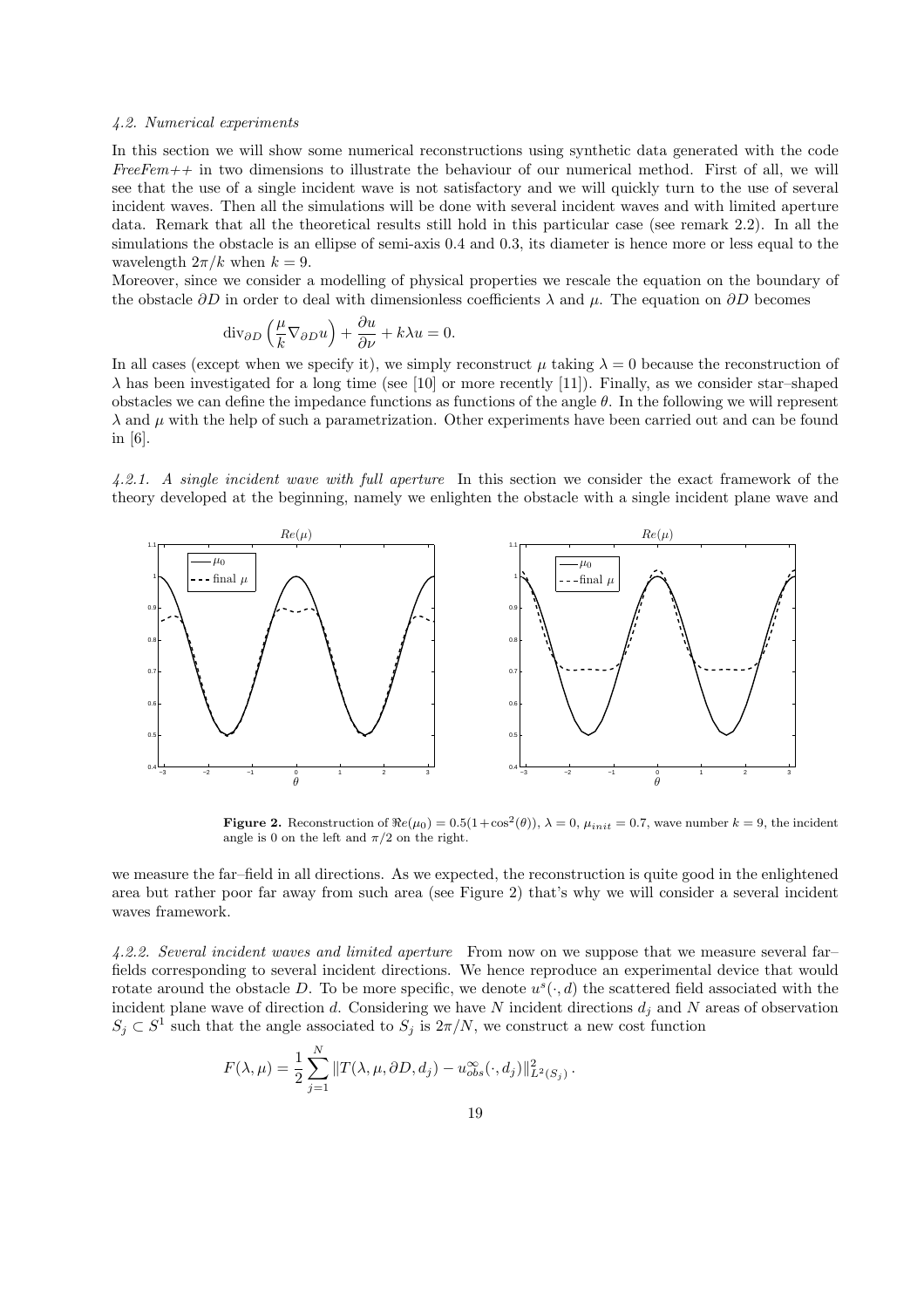To minimize F we use the same technique as before but now the Herglotz incident wave  $G^i$  is associated with the incident direction  $d_i$  and is given by

$$
G^{i}(y, d_{j}) = \int_{S_{j}} \Phi^{\infty}(y, \hat{x}) \overline{(T(\lambda, \mu, \partial D, d_{j}) - u_{obs}^{\infty}(\cdot, d_{j}))} d\hat{x}.
$$

More precisely, for the next experiments we send  $N = 10$  incident waves uniformly distributed on the unit circle and hence the  $S_i$  are portions of the unit circle of aperture  $\pi/5$ . In order to evaluate the convergence of the algorithm, we introduce the following relative cost function:

$$
\text{Error } := \sqrt{\frac{\sum_{j=1}^{N} \|T(\lambda, \mu, d_j) - u_{obs}^{\infty}(\cdot, d_j)\|_{L^2(S_j)}^2}{\sum_{j=1}^{N} \|u_{obs}^{\infty}(\cdot, d_j)\|_{L^2(S_j)}^2}}
$$

Moreover, we add some noise on the data to avoid "inverse crime". Precisely we handle some noisy data  $u_{\sigma}^{\infty}(\cdot, d_j)$  such that

.

$$
\frac{\|u^{\infty}_{\sigma}(\cdot,d_j)-u^{\infty}_{obs}(\cdot,d_j)\|_{L^2(S_j)}}{\|u^{\infty}_{obs}(\cdot,d_j)\|_{L^2(S_j)}}=\sigma.
$$

In the next experiments we study the impact of the level of noise (1% and 5%) on the quality of the reconstruction. Error(σ) will denote the final error with amplitude of noise  $\sigma$ .

*Influence of the wavelength and the regularization parameter.* First of all we are interested in the influence of the wavelength on the accuracy of the results, the first two graphics on Figure 3 show how the algorithm behaves with respect to the wavelength. We can see that if we decrease the wavelength (Figure 3(b)) the reconstructed impedance is very irregular, that's why on Figure 3(c) we add some regularization to flatten the solution, and then improve the reconstruction compared to Figure 3(b).

*The case of non–smooth functional coefficients.* We are able to handle a non–smooth coefficient  $\mu$  since  $\mu$  is expressed as a linear combination of functions of the finite element space. We present our results on Figure 4 for piecewise constant functions  $\mu$ . To have a good reconstruction of a piecewise constant function, we need a small wavelength. However, we have just seen before that too small wavelength generates instability due to the noise that contaminates data. That's why we use a two steps procedure. First we use a large wavelength equal to 0.7 ( $k = 9$ , on the left) to quickly find a good approximation of the coefficient. Secondly, to improve the result, we use a three times smaller wavelength  $(k = 24$  on the right). Hence, we combine the advantage of a large wavelength (low numerical cost) and the advantage of a small wavelength (good precision on the reconstruction of the discontinuity).

*Simultaneous search for*  $\lambda$  *and*  $\mu$ . We now study the simultaneous reconstruction of  $\lambda$  and  $\mu$ . Table 1

| $\lambda_0$ | $\mu_0$ | $\lambda_{init}$ | $\mu_{init}$ |       |      | Reconstructed $\lambda$   Reconstructed $\mu$   Error on the far-field |
|-------------|---------|------------------|--------------|-------|------|------------------------------------------------------------------------|
| i           |         | 0.5i             | 0.5          |       | 0.97 | 0.05%                                                                  |
| $\imath$    | 0.2     | 0.5i             | 0.1          | 0.99i | 0.21 | $0.08\%$                                                               |
| $\imath$    | 5       | 0.5i             | 2.5          | 0.97i | 5.12 | 0.07%                                                                  |

**Table 1.** Simultaneous reconstruction of constant  $\lambda$  and  $\mu$  with the wave number  $k = 9$ ;  $\sigma = 1\%$  of noise.

represents the simultaneous reconstruction of constant  $\lambda$  and  $\mu$  and we observe a good reconstruction in the constant case. On Figure 5 we show the reconstruction of functional impedance coefficients  $\lambda$  and  $\mu$ . The reconstruction is quite good for 1% of noise and remains acceptable for 5% of noise.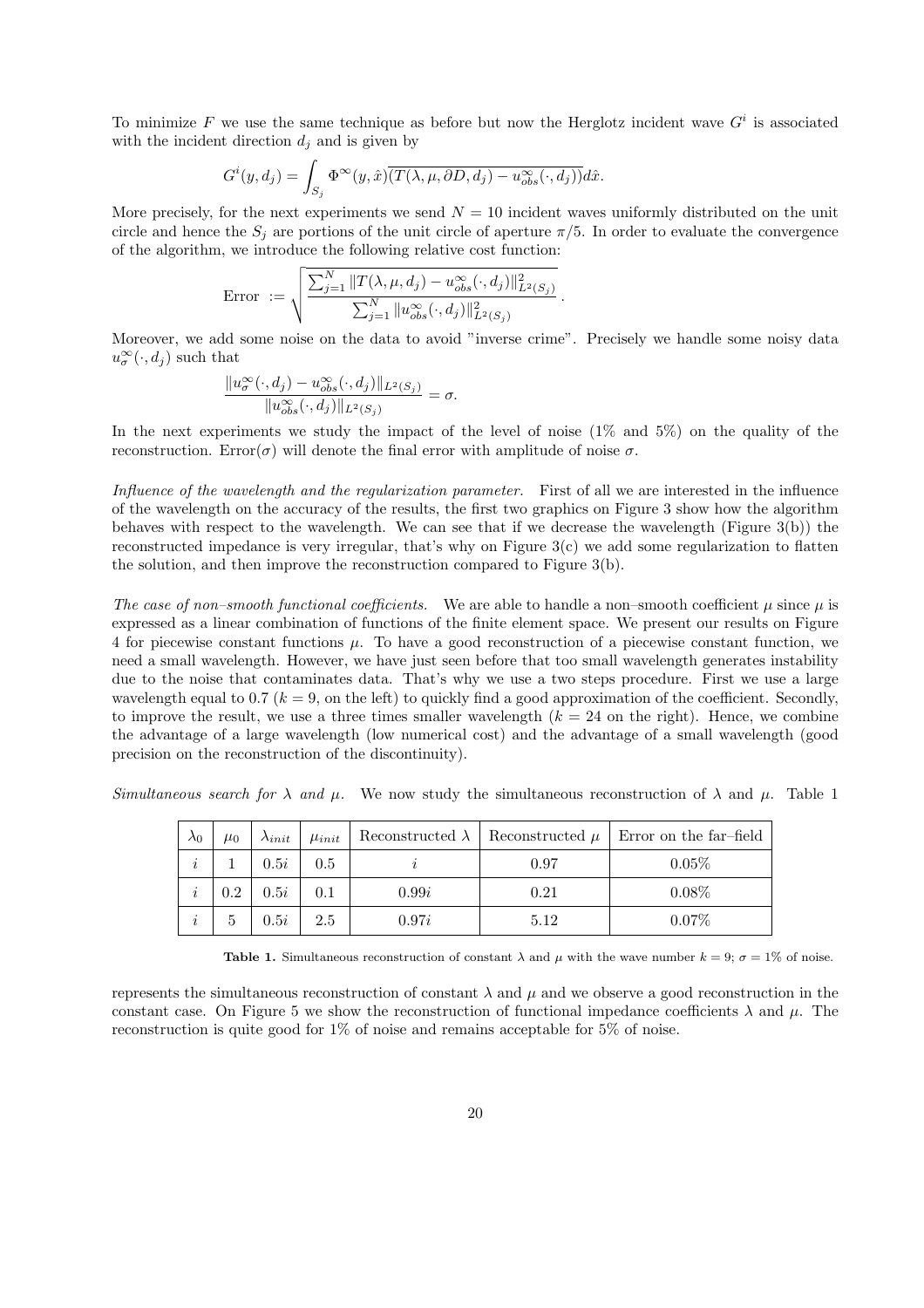

(c) Error  $(1\%) = 2.1\%$ , Error  $(5\%) = 10.2\%$ 

**Figure 3.** Reconstruction of  $\Re e(\mu_0) = 0.5(1+\cos^2(\theta))$ ,  $\mu_{init} = 0.7$ ,  $\lambda = 0$ , with no regularization procedure, wave number  $k = 2$  (top left) and  $k = 24$  (top right); with a regularization procedure and  $k = 24$  (bottom).

*Stability with respect to a perturbed geometry.* To illustrate the stability result with respect to the obstacle stated in Theorem 3.4 we construct numerically  $u_{obs}^{\infty}(\cdot, d_j) = T(\lambda_0, \mu_0, \partial D, d_j)$  for a given obstacle D and we minimize the "perturbed" cost function

$$
F_{\varepsilon}(\lambda,\mu) = \frac{1}{2} \sum_{j=0}^{N} ||T(\lambda,\mu,\partial D_{\varepsilon},d_j) - u_{obs}^{\infty}(\cdot,d_j)||_{L^{2}(S_j)}^{2}
$$

for a perturbed obstacle  $D_{\varepsilon}$  in order to retrieve  $(\lambda_0, \mu_0)$  on  $\partial D_{\varepsilon}$ . We first consider a perturbed obstacle  $D_{\varepsilon}$ which is our previous ellipse of semi-axis 0.4 and 0.3, the exact obstacle  $D$  being such ellipse once perturbed with an oscillation of amplitude  $\gamma$ . More precisely, the obstacle D is parametrized by

$$
x(t) = 0.4(\cos t + \gamma \cos(20t)), \quad y(t) = 0.3(\sin t + \gamma \sin(20t)), \quad t \in [0, 2\pi].
$$

In the following experiments we want to evaluate the impact of  $\gamma$  on the reconstruction of the coefficients. The corresponding results are represented on Figure 6 for  $\lambda = 0$  and piecewise constant  $\mu$ , for two amplitudes  $\gamma$  of perturbation.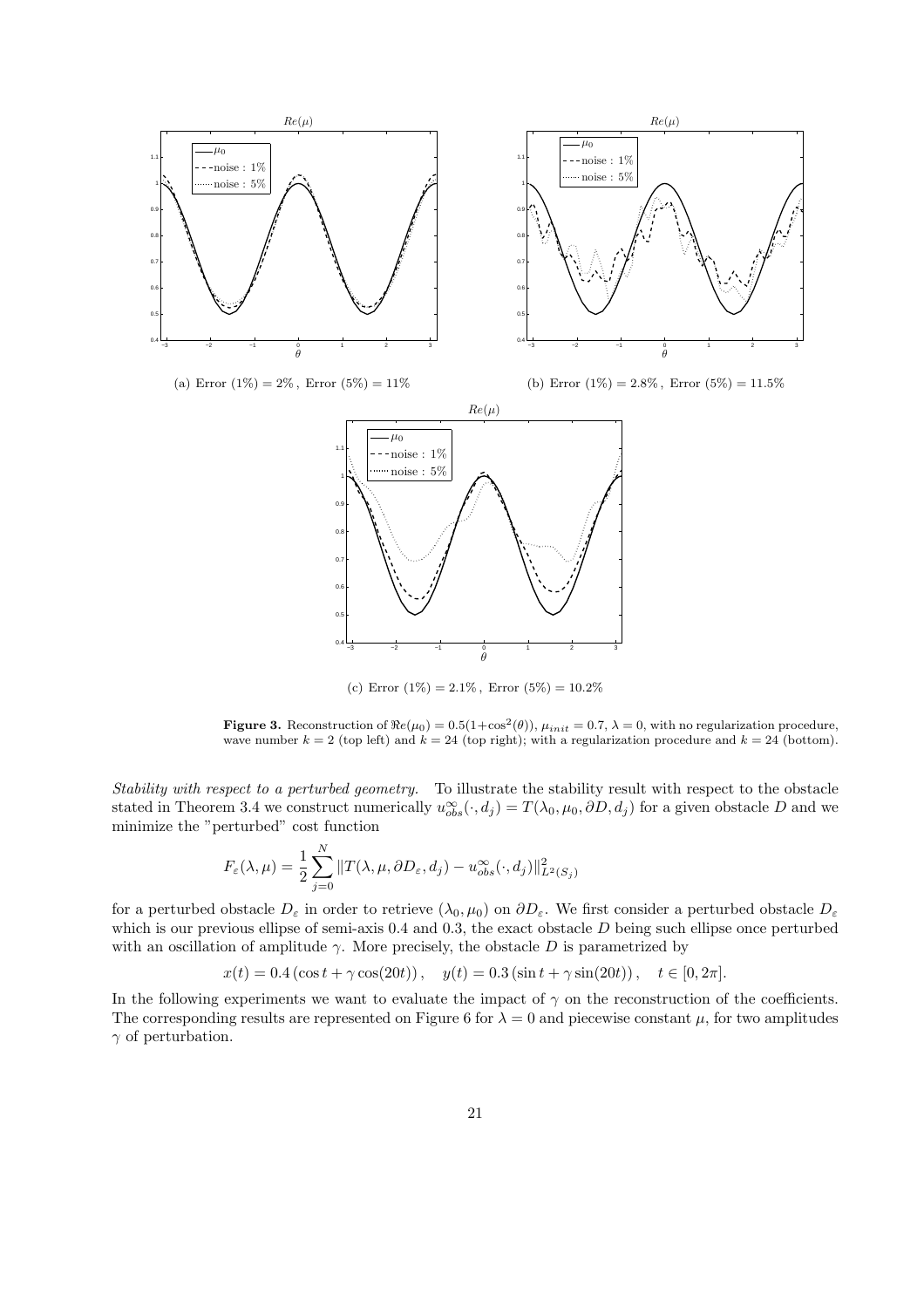

(a) Error  $(1\%) = 2.9\%$ , Error  $(5\%) = 11.4\%$ 

(b) Error  $(1\%) = 2.3\%$ , Error  $(5\%) = 11\%$ 

Figure 4. Reconstruction of  $\Re e(\mu_0) = 0.5 + 0.5\chi_{[-\pi/2,\pi/2]}, \mu_{init} = 0.7, \lambda = 0$ , the wave number is  $k = 9$ on the left and  $k = 24$  on the right.



**Figure 5.** Wave number  $k = 9$ , limited aperture data with 10 incident waves, Error (1%) = 2.7%, Error (5%) = 9.8% reconstruction of  $\Im m(\lambda_0) = 0.5(1 + \sin^2(\theta))$ ,  $\lambda_{init} = 0.7i$  (on the left) and  $\Re e(\mu_0) = 0.5(1 + \cos^2(\theta))$ ,  $\mu_{init} = 0.7$  (on the right).

We now consider a second kind of perturbed obstacle, as indicated on Figure 7. The perturbation of the obstacle is again denoted  $\gamma$  and defined by

$$
\gamma := \frac{\varepsilon_0}{\text{diam}(D)}.
$$

Note that the perturbed obstacle is the convex hull of the non–convex obstacle  $D$ . To satisfy the assumptions of Theorem 3.4 we have to check that we can find some  $\lambda_{\varepsilon}$  and  $\mu_{\varepsilon}$  such that

$$
F_{\varepsilon}(\lambda_{\varepsilon},\mu_{\varepsilon})\leq\delta
$$

for a small  $\delta$ . If we take the same uniformly distributed incident directions with  $N = 10$  and  $k = 9$  as before (the wavelength is more or less equal to the diameter of  $D$ ), we have

$$
\sqrt{\frac{F_{\varepsilon}(\lambda_0,\mu_0)}{\sum_{j=0}^N \|u_{obs}^{\infty}(\cdot,d_j)\|_{L^2(S_j)}^2}} = \begin{cases} 8\% & \text{if } \gamma = 1\% \\ 27\% & \text{if } \gamma = 3\% .\end{cases}
$$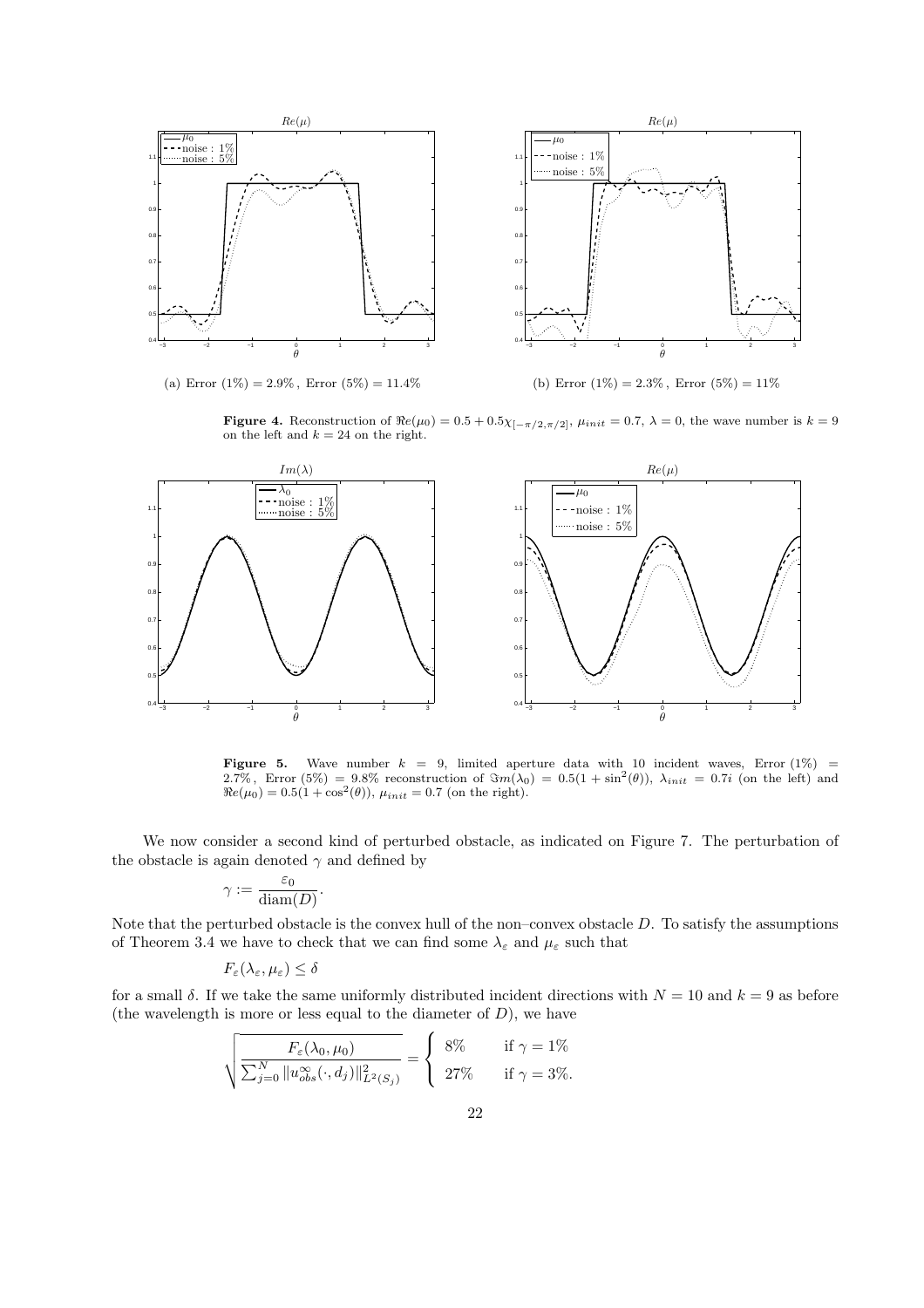

**Figure 6.** Perturbed ellipse, wave number  $k = 9$ ,  $\mu_{init} = 0.7$ ,  $\lambda = 0$ ,  $\gamma = 1\%$  on the left and 3% on the right.



Figure 7. Exact (on the left) and perturbed (on the right) geometries.

These levels of perturbation on the cost function are too high to hope a good reconstruction of the coefficients. It is reasonable to consider we do not enlighten the obstacle in the direction of the non–convexity (since we have poor knowledge of such area). Let us suppose for example that we still have 10 incident waves but now the incident directions belong to  $[-\pi/2, \pi/2]$ . We have the following relative errors with the actual impedances

$$
\sqrt{\frac{F_{\varepsilon}(\lambda_0, \mu_0)}{\sum_{j=0}^N \|u_{obs}^{\infty}(\cdot, d_j)\|_{L^2(S_j)}^2}} = \begin{cases} 3\% & \text{if } \gamma = 1\%\\ 9\% & \text{if } \gamma = 3\% \end{cases}
$$

In this case we hope a good reconstruction of the impedance coefficients at least in the directions of incidence. The corresponding results are represented for  $\lambda = 0$  and a smooth function  $\mu$  on Figure 8, for  $\lambda = 0$  and piecewise constant  $\mu$  on Figure 9, for two amplitudes  $\gamma$  of perturbation. We can see that reconstruction is good for  $\gamma = 1\%$  even if we put  $\sigma = 5\%$  of noise on the measurements. For  $\gamma = 3\%$  the reconstruction remains quite good in the non–perturbed area and acceptable in the perturbed area.

## Acknowledgement

The work of Nicolas Chaulet is supported by a DGA grant.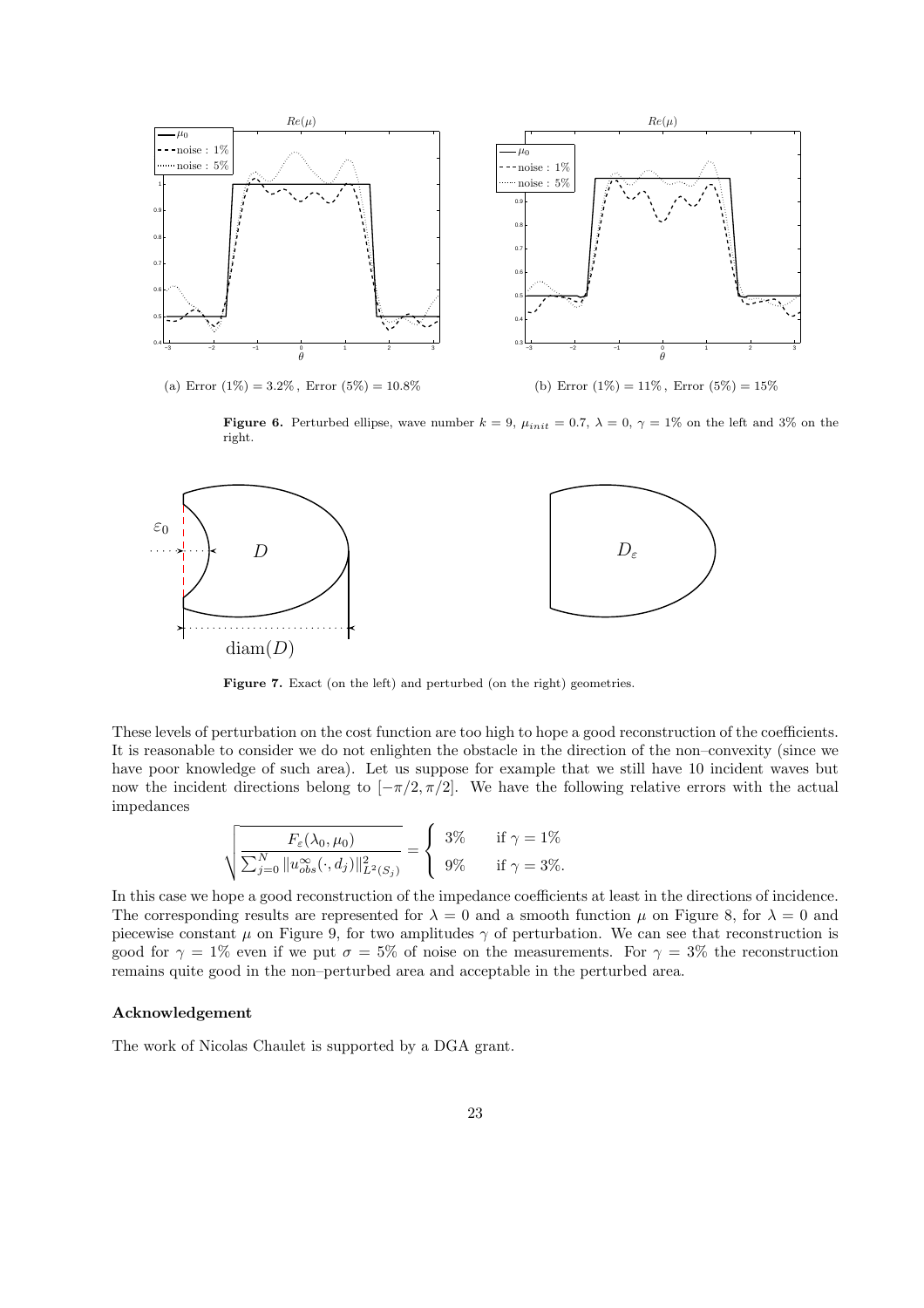

(a) Error  $(1\%) = 2.8\%$ , Error  $(5\%) = 11\%$ 

(b) Error  $(1\%) = 8\%$ , Error  $(5\%) = 10.8\%$ 

**Figure 8.** Perturbed obstacle (see Figure 7) and smooth function  $\mu$ , wave number  $k = 9$ ,  $\mu_{init} = 0.7$ ,  $\lambda = 0, \gamma = 1\%$  on the left and 3% on the right.



(a) Error  $(1\%) = 2.8\%$ , Error  $(5\%) = 11\%$ 

(b) Error  $(1\%) = 2.9\%$ , Error  $(5\%) = 10.8\%$ 

**Figure 9.** Perturbed obstacle (see Figure 7) and piecewise function  $\mu$ , wave number  $k = 9$ ,  $\mu_{init} = 0.7$ ,  $\lambda = 0, \gamma = 1\%$  on the left and 3% on the right.

#### References

- [1] G. Alessandrini, L. Del Piero, and L. Rondi. Stable determination of corrosion by a single electrostatic boundary measurement. *Inverse Problems*, 19(4):973, 2003.
- [2] G. Alessandrini and S. Vessella. Lipschitz stability for the inverse conductivity problem. *Advances in Applied Mathematics*, 35(2):207–241, 2005.
- [3] G. Allaire. *Conception optimale de structures*. Springer-Verlag, 2007.
- [4] A. Bendali and K. Lemrabet. The effect of a thin coating on the scattering of a time-harmonic wave for the helmholtz equation. *SIAM J. Appl. Math.*, 56:1664–1693, December 1996.
- [5] L. Bourgeois. About stability and regularization of ill-posed elliptic cauchy problems: the case of  $C^{1,1}$  domains. *M2AN*, 44-4:715–735, 2010.
- [6] L. Bourgeois, N. Chaulet, and H. Haddar. Identification of generalized impedance boundary conditions: some numerical issues. Technical Report 7449, INRIA, 2010.
- [7] L. Bourgeois and H. Haddar. Identification of generalized impedance boundary conditions in inverse scattering problems. *Inverse Problems and Imaging*, 4(1):19–38, 2010.
- [8] I. Bushuyev. Stability of recovering the near-field wave from the scattering amplitude. *Inverse Problems*, 12(6):859, 1996.